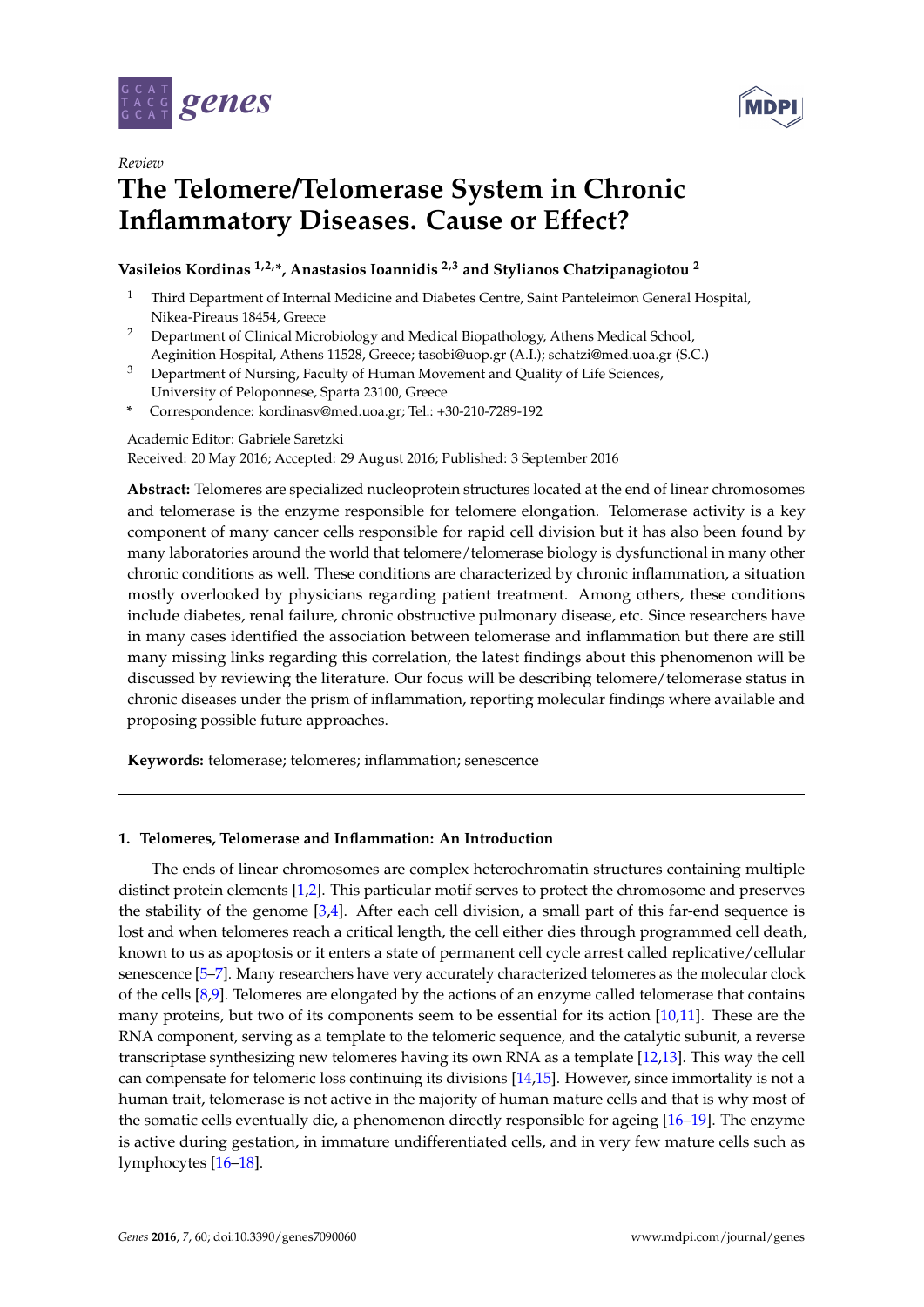Diabetes, chronic obstructive pulmonary disease, renal failure and other chronic diseases have as a common characteristic the increased synthesis of pro-inflammatory cytokines and the disruption of the proper association/balance between pro-inflammatory and anti-inflammatory cytokines [\[20–](#page-12-16)[22\]](#page-12-17). Interferon-γ (IFN-γ), tumor necrosis factor a (TNF-a), interleukin 1 and 6 (IL-1, IL-6) are only a handful of the molecules that have been found to be elevated in these conditions either in high or in low grade inflammatory levels [\[23–](#page-12-18)[25\]](#page-13-0). Chronic inflammation is extensively studied because it has been found to be responsible for disease progression, poor outcome of therapy, poor quality of life and as a result of the above health care cost increase [\[20–](#page-12-16)[22,](#page-12-17)[26\]](#page-13-1). In addition, many studies have managed to link chronic inflammation with telomere/telomerase biology impairment, a phenomenon contributing among

telomerase/telomere dysfunction or vice versa still remains to be elucidated [\[20,](#page-12-16)[28](#page-13-3)[–30\]](#page-13-4). Since telomerase plays an extremely important part in cancer and since this association is studied by a plethora of laboratories around the world, it is deliberately chosen not to include the telomerase and cancer connection in this manuscript [\[31](#page-13-5)[,32\]](#page-13-6). During this study, we will analyze the most common chronic conditions, as well as habits that affect public health like smoking, diet and alcoholism in an effort to describe how telomerase biology and chronic inflammation are associated.

others to immune system impairment of these patients [\[20](#page-12-16)[,27\]](#page-13-2). Whether inflammation is triggering

Acute inflammation is a protective response to injury of a process that delivers leukocytes and plasma proteins like antibodies, to sites of infection or tissue damage while it also induces neutrophilic infiltration [\[33\]](#page-13-7). Acute inflammation lasts usually for hours and has many positive (e.g., IL-6/TNF-a) and negative (e.g., IL-10) regulators [\[34\]](#page-13-8). If infection and/or tissue damage persist, or if the healing process is somehow disturbed, or if one of the negative control mechanisms fails, inflammation may progress to a chronic state that can last for weeks, months or maybe years [\[33](#page-13-7)[,34\]](#page-13-8). In many common chronic diseases, chronic inflammation probably does not follow a manifestation of an acute reaction but it most likely begins as a low grade, smoldering response contributing to disease initiation and progression [\[33\]](#page-13-7).

The network of pro- and anti-inflammatory stimuli originating in the beginning of inflammation is a very complex and tightly organized one [\[34–](#page-13-8)[37\]](#page-13-9). The most well studied inflammation related molecules are interleukin 1 (IL-1) and TNF receptor families and also the Toll-like microbial pattern recognition receptors (TLRs) which also belong to the IL-1R family [\[34](#page-13-8)[,35](#page-13-10)[,38](#page-13-11)[,39\]](#page-13-12). IL-1 and TNFa are pro-inflammatory cytokines which are rapidly released upon injury or infection [\[34](#page-13-8)[,35\]](#page-13-10). TLRs on the other hand recognize microbial molecular patterns and that is why they are called pattern recognition receptors (PRR) [\[34](#page-13-8)[,35](#page-13-10)[,40\]](#page-13-13). Many scientists suggest that apart from pathogens, endogenous ligands may as well trigger TLRs during certain disease states, a phenomenon that can possibly act to promote inflammation in the absence of infection [\[34,](#page-13-8)[35\]](#page-13-10). One of the next steps in the inflammatory process is the recruitment of further signaling proteins that belong to the TRAF family and various protein kinases, like IRAK1 and IRAK4 as well as RIP kinases which activate many molecular pathways, the most important being possibly the activation of Mitogen Activated Protein Kinases (MAPK) including JNK and p38 MAPK, as well as I<sub>KB</sub> kinases (IKK) [\[34](#page-13-8)[,35](#page-13-10)[,41\]](#page-13-14). MAPKs are responsible for transcriptional regulation of many pro-inflammatory genes and lead to the activation of the transcription factor NF-κB, a central regulator of inflammation and immunity. As a result, many pro-inflammatory mediators are expressed in order for inflammation to be initiated and maintained [\[34](#page-13-8)[,35](#page-13-10)[,42\]](#page-13-15).

All the above processes are also subject to negative regulation in order for inflammation to be resolved. In fact, many pro-inflammation pathways trigger the expression of certain anti-inflammatory molecules such as IL-10 [\[34](#page-13-8)[,35,](#page-13-10)[43\]](#page-13-16). Many phosphatases like PTEN phosphatase (PTP family) and MAP kinase phosphatases (MKPs) are major negative controls for inflammation while, at the same time, certain ubiquitin ligases function as inhibitory molecules for the inflammatory procedure [\[34,](#page-13-8)[35,](#page-13-10)[44\]](#page-13-17). Such an ubiquitin ligase is A20, a direct target gene for the NF- $\kappa$ B pathway and its action result in the downregulation of NF-κB activity [\[34,](#page-13-8)[35,](#page-13-10)[45\]](#page-13-18). Adaptor molecules TRAF3 and TRAF6 are also worth mentioning. Studies have shown that the balance between the signals generated by these two proteins play essential roles in controlling and properly resolving inflammation [\[34](#page-13-8)[,35,](#page-13-10)[46\]](#page-13-19). The above are just a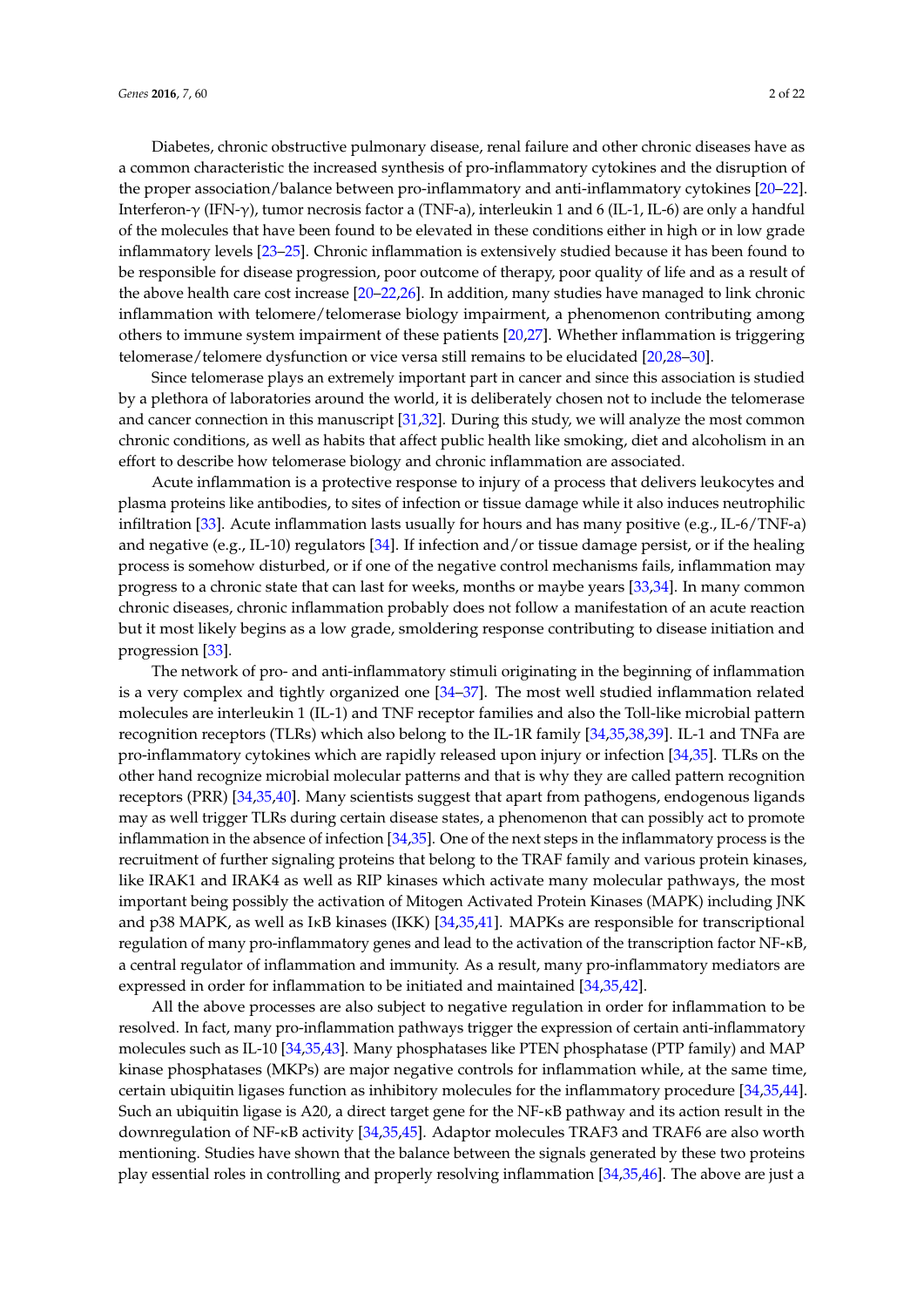few among many mechanisms involved in halting inflammation. Studies have shown that deficiency in just one negative regulator can trigger serious inflammatory disorders while the disruption of any of these molecular pathways can result in a chronic inflammatory status [\[34,](#page-13-8)[35\]](#page-13-10).

Aging is a natural process characterized by telomeric attrition and chronic inflammation and telomeres are the emerging marker of health and age related disease [\[20\]](#page-12-16). Similar to an aged organism, many chronic disorders also exhibit signs of accelerated or premature aging [\[47,](#page-13-20)[48\]](#page-13-21). However, what is exactly the connection between telomeres and inflammation? Do short telomeres trigger an inflammatory status or does the deregulated immune system cause telomere/telomerase deficiency? The answer is probably both. As said above, after certain divisions, telomeres reach a critical length that eventually leads to apoptosis or replicative senescence. Senescence is a state of permanent inhibition of cell proliferation and it has been observed in many tissues and cell types both in vivo and in vitro [\[49](#page-13-22)[,50\]](#page-13-23). Two types of senescence have been described, telomere dependent and stress induced premature senescence (SIPS) [\[51,](#page-14-0)[52\]](#page-14-1). Senescent cells exhibit short telomeres, are resistant to apoptosis and have no telomerase activity [\[53,](#page-14-2)[54\]](#page-14-3). Moreover, senescence causes a loss in tissue repair/regeneration capacity while cells undergoing senescence are metabolically active producing increased concentrations of proinflammatory cytokines like TNF-a, IL-6 and overactivation of NF-κB [\[20,](#page-12-16)[51](#page-14-0)[,53\]](#page-14-2). Telomere attrition is considered to be such a strong senescence inducing factor that even one dysfunctional telomere can cause permanent cell cycle arrest [\[20\]](#page-12-16). Moreover, the loss of telomeric sequence is among others a signal that can stimulate the production of many pro-inflammatory cytokines by different cell types during senescence, such as cultured fibroblasts and endothelial cells, a phenomenon called "senescence associated secretory phenotype" (SASP) [\[20](#page-12-16)[,53](#page-14-2)[,55\]](#page-14-4). Cells during this state have the ability to produce molecules like cytokines, chemokines, growth factors and proteases, but the exact secretion profile varies between cells and induction stimuli [\[20](#page-12-16)[,53,](#page-14-2)[56,](#page-14-5)[57\]](#page-14-6). These secreted factors are involved in the maintenance of senescence, alter the micro-environment, chemo-attract immune cells and promote tumorigenesis [\[20,](#page-12-16)[55\]](#page-14-4). Though senescence seems to be a cancer protective mechanism, through SASP this procedure probably contributes to aging and age related diseases by producing a low grade inflammation state [\[58](#page-14-7)[,59\]](#page-14-8). For example, evidence show that senescent vascular cells promote atherosclerosis, while senescent adipocytes can lead to insulin resistance [\[51,](#page-14-0)[52](#page-14-1)[,60\]](#page-14-9). The above data suggest that cells undergoing SASP produce molecules that may cause local inflammation which in time can turn into a chronic condition [\[20,](#page-12-16)[52,](#page-14-1)[53,](#page-14-2)[56,](#page-14-5)[57\]](#page-14-6).

Many chronic conditions exhibit signs of premature aging and as stated above telomere dysfunction seems to be an important aspect of chronic inflammation which is observed during the aging process [\[20,](#page-12-16)[53\]](#page-14-2). On the other hand, although the data are still inconclusive, there are many indications that chronic inflammation can also cause telomere/telomerase dysfunction directly [\[61\]](#page-14-10). For example, there are many proteins participating in molecular pathways both in telomerase expression and in the inflammatory process [\[6](#page-12-19)[,20](#page-12-16)[,53\]](#page-14-2). NF-κB has been shown to regulate telomerase expression apart from its properties in promoting inflammation whereas RAP1 a protein involved in telomeric lengthening is also involved in NF-κB signaling pathways [\[20,](#page-12-16)[62\]](#page-14-11). Moreover, reactive oxygen species (ROS) produced during inflammation can affect telomeric DNA, trigger DNA damage response pathways (DDR) and finally cause cellular senescence [\[20,](#page-12-16)[63,](#page-14-12)[64\]](#page-14-13). ROS have been observed to exhibit an increase in their production due to dysfunctional mitochondria, a common phenomenon during accelerated aging diseases [\[20](#page-12-16)[,63\]](#page-14-12). In addition, ROS have been found to contribute in NF-κB overexpression during chronic inflammatory states [\[65\]](#page-14-14). Moreover, Jurk et al. reported that low grade chronic inflammation in mice can directly cause ROS mediated telomeric DNA damage, and that this dysfunction can be rescued via anti-inflammatory therapy [\[20](#page-12-16)[,53](#page-14-2)[,61,](#page-14-10)[63\]](#page-14-12). Additionally, apart from telomere shortening, a state of senescence can also be reached by direct DNA damage [\[66,](#page-14-15)[67\]](#page-14-16). Evidence suggests that telomeres are important targets of stress, accumulating DNA damage foci and causing a prolonged DDR during cellular senescence [\[66](#page-14-15)[,67\]](#page-14-16). In other words, it seems that telomeric DNA is more sensitive to damage irrespectively of telomere length or telomerase activity. If telomeres become damaged, they become irreparable and trigger persistent DDR and cellular senescence [\[66](#page-14-15)[,67\]](#page-14-16).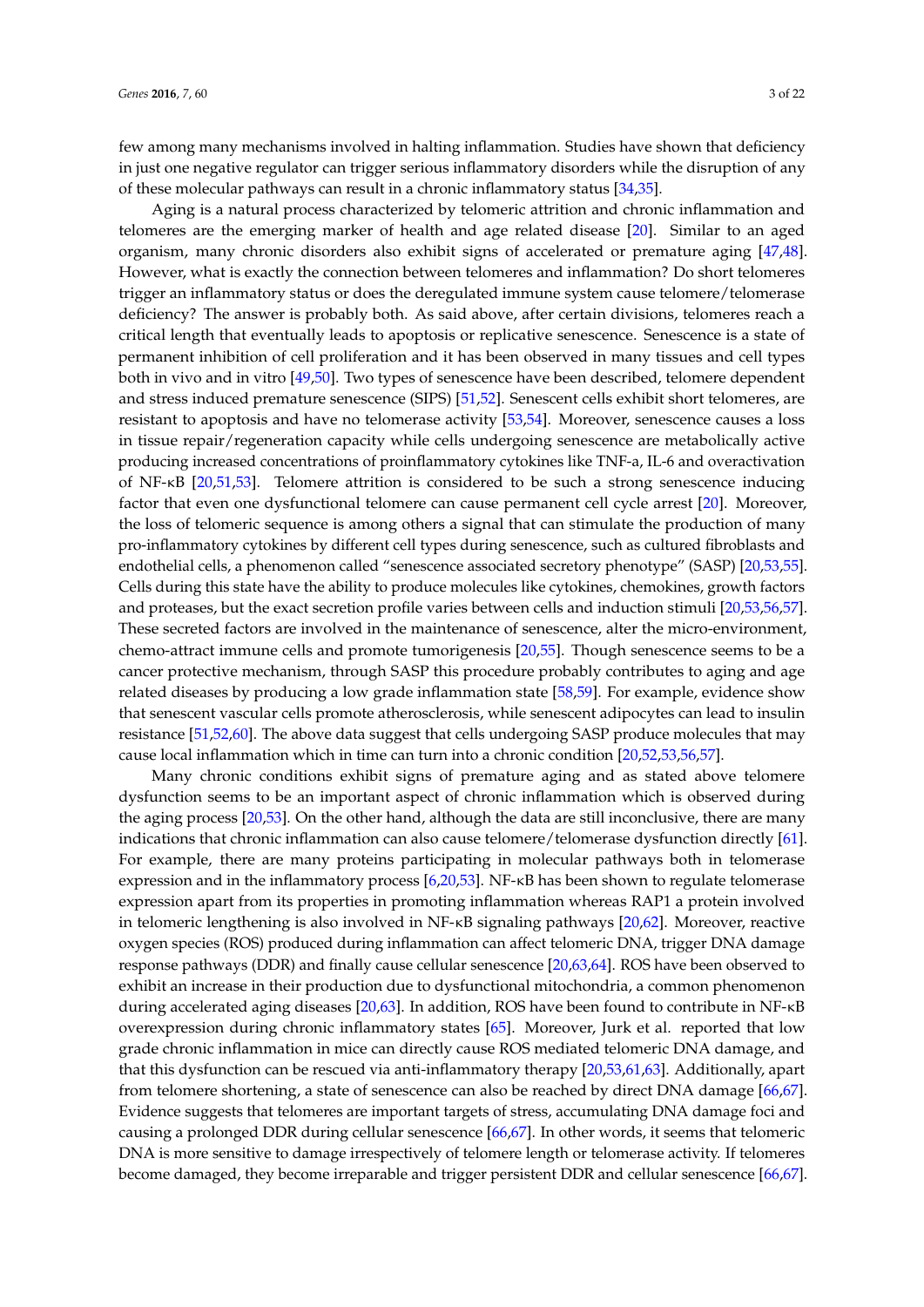Telomeres could serve as a biological marker of aging and tissue function regarding the diagnosis of many age related diseases. A large percentage of studies have focused on analyzing leukocyte telomere length but since there exists an interindividual variability of telomeric length in different tissues, leukocyte telomere length should not be considered as the mean telomeric length of an organism as a whole [\[68\]](#page-14-17). Below we will discuss the telomere/telomerase status in some serious chronic inflammatory conditions and where available we will analyze how this status is connected or not with inflammation.

## **2. The Telomere/Telomerase System in Chronic Disorders. Is Inflammation to Blame?**

## *2.1. Chronic Lung Diseases*

Chronic obstructive pulmonary disease (COPD) and idiopathic pulmonary fibrosis (IPF) are very serious chronic disorders and major public health issues [\[69](#page-14-18)[,70\]](#page-14-19). COPD is a lung condition associated with irreversible airflow obstruction as a consequence of small airways disease, excessive mucous production and emphysema. Smoking and inflammation have been identified as the leading causes for COPD onset and progression [\[69](#page-14-18)[–71\]](#page-14-20). TNF-a among other cytokines has been found to be elevated in COPD and its concentration seems to increase even more during disease exacerbations [\[72\]](#page-14-21). Many scientists have proposed that COPD is a disease of accelerated aging and thus the possible relationship between COPD and telomeres/telomerase is under investigation [\[73\]](#page-14-22). Studies have also associated COPD with shorter telomere lengths in alveolar epithelial and endothelial cells, fibroblasts, smooth muscle cells as long as in circulating leucocytes [\[73](#page-14-22)[–75\]](#page-14-23). In addition, a strong negative correlation has been observed between lung cells' telomere length and the susceptibility to replicative cell senescence in vitro. Moreover, it has recently been reported that subjects with COPD exacerbation exhibit higher levels of copper, zinc, CRP and serum telomerase, findings associated with oxidative stress [\[76\]](#page-15-0). Zhou et al. discovered that SASP occurs both in vivo and in vitro in airway epithelial cells. Moreover, this senescent associated inflammatory state was positively regulated by p38 MAPK activation, a pathway identified as critical in the production of many pro-inflammatory cytokines [\[77\]](#page-15-1). Many believe that SASP is an important driver of chronic inflammation and, therefore, part of a vicious cycle of inflammation, DNA damage, and senescence in chronic lung diseases [\[75](#page-14-23)[,78\]](#page-15-2). Thus, SASP may contribute to lung alterations and lung tissue remodeling. Moreover, SASP originating in the lung may propagate the senescence process not only to neighboring lung cells, but potentially to remote organs as well, inducing sustained chronic inflammation [\[75\]](#page-14-23). It must also be noted that mutations in telomerase reverse transcriptase gene *hTERT* have been identified in patients suffering from severe lung emphysema [\[75](#page-14-23)[,79\]](#page-15-3). Interestingly, Amsellem et al. discovered a direct association between short telomeres, reduced telomerase activity and the overproduction of major pro-inflammatory cytokines like IL-6 and IL-8 in endothelial cells from COPD patients [\[75](#page-14-23)[,78\]](#page-15-2). Moreover, the work by Birch et al. must also be stated since they discovered dysfunctional telomeres in airway epithelial cells from patients with COPD, which can be accelerated from smoking and may be associated with the secretion of inflammatory cytokines IL-6 and Il-8 [\[80\]](#page-15-4). The same group of researchers also reported dysfunctional telomeres and the activation of senescence pathways in the airways of patients with bronchiectasis [\[81\]](#page-15-5).

Idiopathic pulmonary fibrosis (IPF) is a life-threatening lung degenerative disease that lacks current effective treatments and is characterized by a dysregulated wound healing response and the presence of lung scarring, immune infiltrates, and inflammation [\[82](#page-15-6)[,83\]](#page-15-7). Although there is some controversy regarding the inflammation theory in IPF pathogenesis and progression, it is still widely studied since it is considered a major factor leading to end stage IPF [\[84\]](#page-15-8). As it was discussed previously about COPD, similar findings have been reported about telomere/telomerase dysfunction in patients with IPF. For example, leucocyte telomere shortening and *hTERT* mutations have also been reported in patients with lung fibrosis [\[75\]](#page-14-23). At the cellular level, IPF is characterized by alveolar epithelial injury, initiation of inflammatory cascades, exaggerated pro-fibrotic cytokine expression, increased extracellular matrix (ECM) deposition, and the development of fibrotic lesions. Although many aspects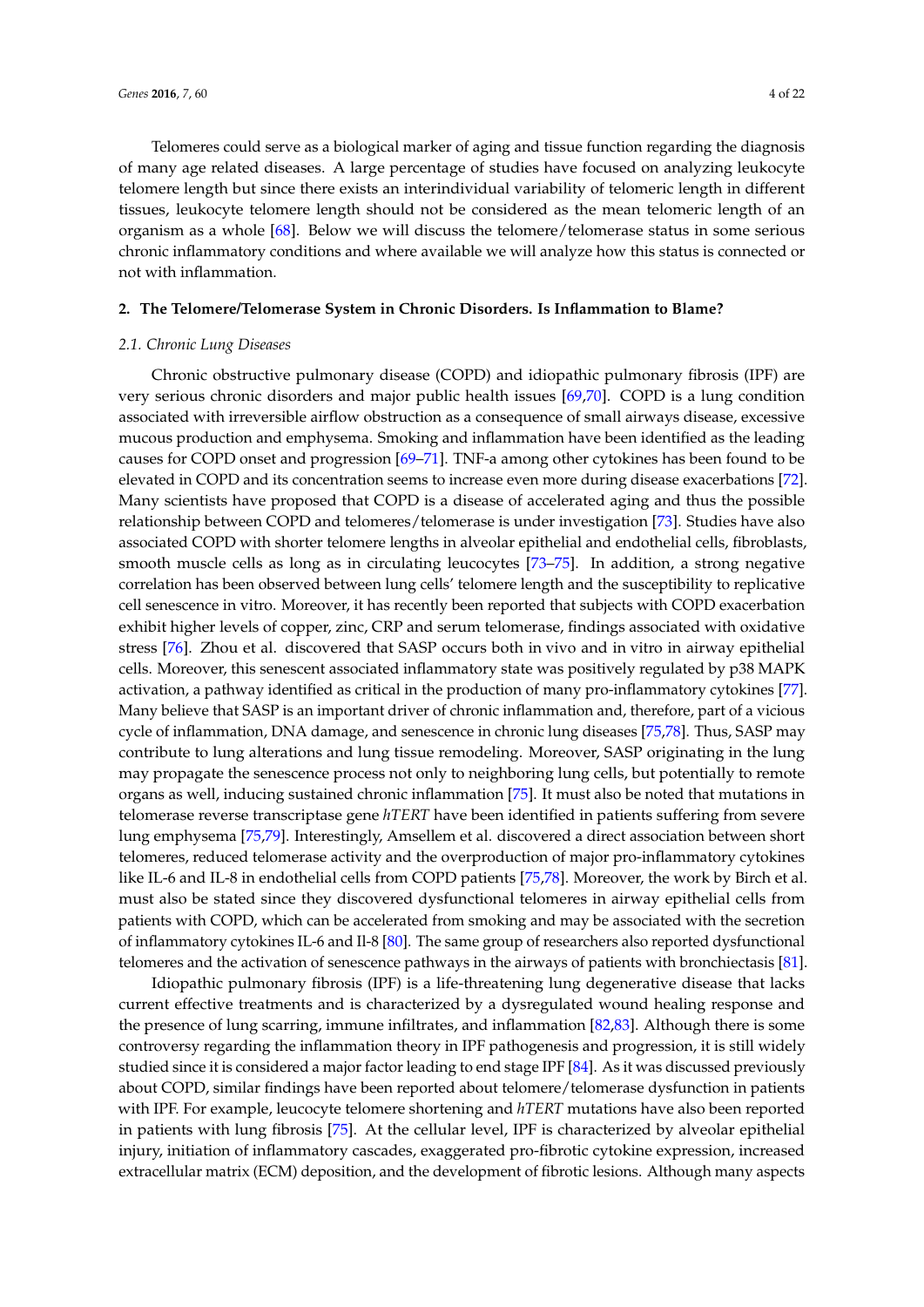of disease initiation and progression need to be elucidated, it is possible that telomere attrition plays an important role in IPF chronic inflammation which in turn contributes to the chronic disrupted wound healing process observed in lung fibrosis [\[83\]](#page-15-7). Apart from telomere shortening, many telomerase mutations associated with IPF have been discovered since 10% or 15% of patients carry mutations in either telomerase reverse transcriptase gene or its RNA component (*hTR*) [\[83,](#page-15-7)[85\]](#page-15-9). It has been proposed that short telomeres may be a risk factor for the development of IPF since even in patients without mutations in telomerase genes short telomeres seem to be a common trait among these individuals [\[86\]](#page-15-10). Finally, Chen et al. demonstrated that telomerase deficient mice exhibit alveolar stem cell replicative senescence, formation of alveola r sacs and a characteristic inflammatory phenotype with a remarkable elevation of various cytokines such as Il-1, Il-6, TNF-a and others [\[87\]](#page-15-11).

One of the major causes for the lung diseases discussed earlier is smoking, which has been identified as a major public health threat having deleterious effects in the organism's respiratory system, causing systemic oxidative stress, being responsible for carcinogenesis and inducing immune system dysfunction including inflammation [\[88\]](#page-15-12). The effects of smoking in the telomere/telomerase system have not yet been extensively studied and the results are in many manuscripts contradictory. It has correctly been proposed that due to oxidative stress caused by smoking, cells age faster and telomere attrition must be higher in smokers. Although some studies have reported exactly this phenomenon, others found no associations at all between smoking and telomere length, while others discovered short telomeres in smokers' leucocytes but the telomere attrition rate was found to be slower in the long term [\[89,](#page-15-13)[90\]](#page-15-14). Though the results from many reports are contradictory, it is believed that chronic smoke exposure affects telomere length and telomere attrition rate but the details behind this possible phenomenon still remain scarce [\[89,](#page-15-13)[90\]](#page-15-14). On the other hand, smoking is associated with higher telomerase activity in vitro, while certain telomerase mutations have been discovered that cause severe emphysema in carriers that smoke [\[79,](#page-15-3)[91\]](#page-15-15).

## *2.2. Diabetes*

Diabetes mellitus is a major public health issue, which contains a spectrum of diseases with the most important ones being type 1 diabetes (T1D) and type 2 diabetes (T2D). T1D is an autoimmune disease while T2D which accounts for approximately 90%–95% of diabetic patients has a complex disease pathogenesis [\[92\]](#page-15-16). There have been many reports recognizing a low grade chronic inflammation in diabetes as pathogenesis and a disease progressing mechanism [\[92](#page-15-16)[,93\]](#page-15-17). IL-1b, IL-6, TNF-a and CRP are only a few of the inflammatory molecules found to be elevated in diabetic patients [\[93,](#page-15-17)[94\]](#page-15-18). Diabetes is associated with inflammation and oxidative stress, while oxidative damage can also determine telomere shortening. By that notion, several studies have identified a connection between telomere/telomerase dysfunction and diabetes although there are still many aspects that need further research. Telomeres have been found to be shorter in leucocytes from diabetics while in monocytes, telomeres were not only found to be shorter but telomeric length was inversely correlated with oxidative stress [\[95\]](#page-15-19). In addition, telomerase activity seems to be lower in leucocytes from diabetic patients when compared to normal controls [\[95\]](#page-15-19). Moreover, telomeric length in peripheral blood mononuclear cells (PBMCs) is associated with the duration of disease and good glycemic control seems to be protective for telomeric loss [\[95–](#page-15-19)[97\]](#page-16-0).

Several mouse models have been used to examine the telomere/telomerase dynamics in diabetics. When mice are induced to exhibit high pancreatic beta cell mass, *hTERT*/telomerase expression is also higher, and thus the subjects do not develop diabetes. Accordingly, when low beta cell mass is induced, telomerase is under-expressed and mice become more susceptible in developing diabetes [\[95\]](#page-15-19). Interestingly telomerase null mice, exhibit normal insulin levels at basal state, but when sugar was added, blood glucose exhibited a much slower reduction rate due to lower insulin production [\[98](#page-16-1)[,99\]](#page-16-2). It is also important to state that telomerase has been found to be upregulated in vascular smooth muscle cells of diabetic patients. This finding is crucial since high proliferation of these cells contributes to atherosclerosis and vascular disease [\[100\]](#page-16-3).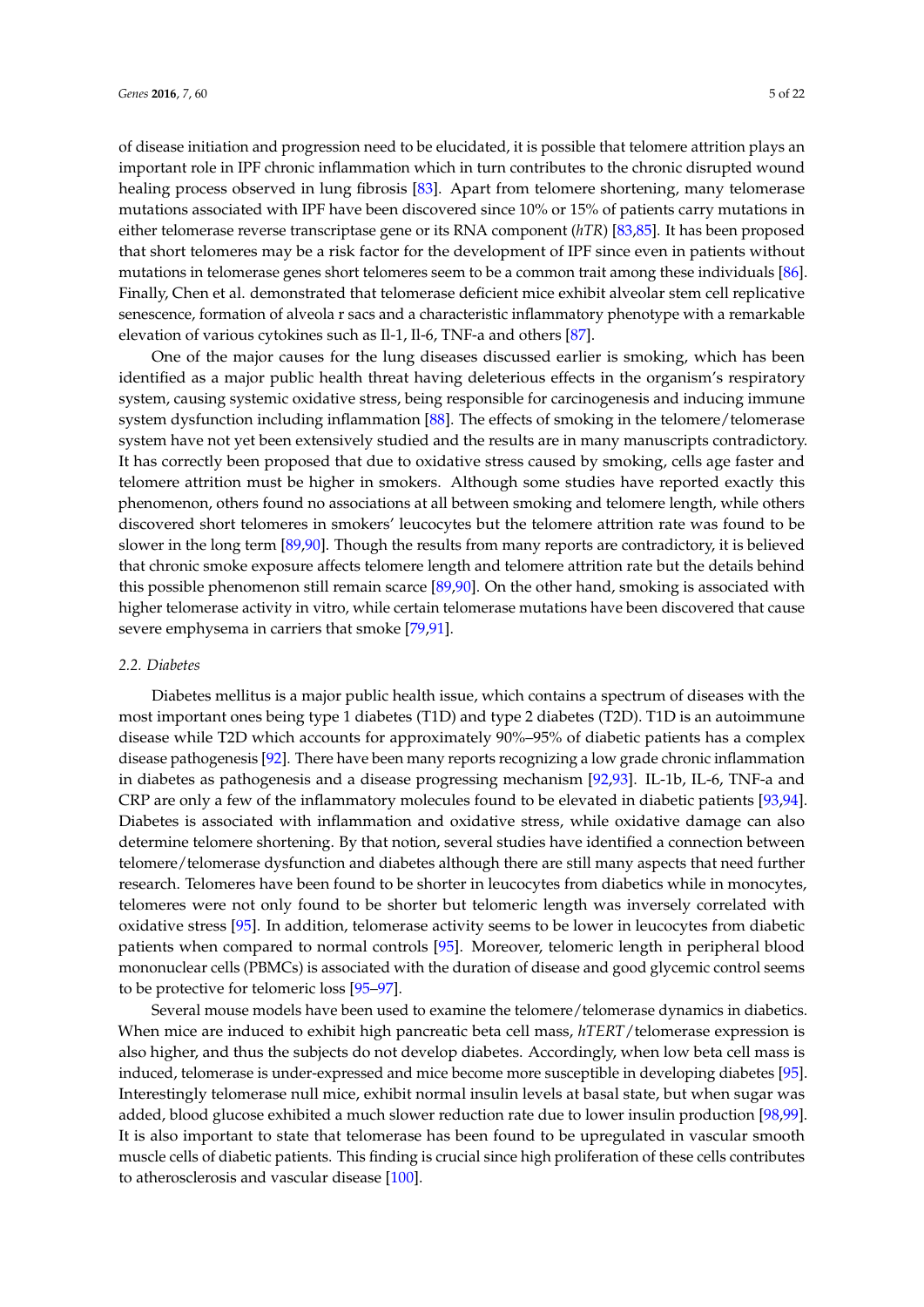In both T1D and T2D, leucocyte telomere length was found to be shorter than normal controls and correlated inversely with patients' oxidative stress status [\[101\]](#page-16-4). In addition, telomere shortening ratio was also found inversely correlated with glycated hemoglobin, age, fasting plasma glucose and waist circumference among others [\[101\]](#page-16-4). Another important finding is that telomere length in patients with T1D is an important predictor factor for diabetic nephropathy progression while Astrup et al. observed that telomere length in white blood cells from T1D patients is associated with all-cause mortality [\[7](#page-12-4)[,96](#page-15-20)[,102\]](#page-16-5). It has also been observed that telomere loss in T2D patients contributes to oxidative stress and endoplasmic reticulum stress while telomere shortening has also been proposed that it can serve as an independent risk factor of T2D and it can measure disease progression [\[96\]](#page-15-20). Moreover, telomere shortening in T2D patients seems to involve mitochondrial dysfunction as an intermediate process in the form of certain polymorphisms in mitochondrial uncoupling proteins which can lead to oxidative stress [\[103\]](#page-16-6). Diabetes has become a very important public health concern, and is among the leading causes of mortality and morbidity in developed countries. Although many researches have shown its connection with telomeres and telomerase dysfunction, the current data are still inconclusive.

#### *2.3. Autoimmune Diseases*

There is a long list of autoimmune diseases like rheumatoid arthritis (RA), systemic lupus erythematosus (SLE), multiple sclerosis, etc. that are characterized by immune system dysfunction and thus inflammatory cascades seem to play a major part in disease onset and progression [\[104](#page-16-7)[,105\]](#page-16-8). The mechanisms involving immune system impairment in autoimmunity are numerous and complicated, and while each disease has its specific characteristics, there are certain aspects overlapping between these disorders. For example, cytokines/chemokines and the loss of their homeostatic balance seems to be of extreme importance. CD4 T helper cells and more particularly a deregulation of their differentiation, IL-6, IL-12, IL-1, TNF-a and IFN-γ seem to be major key points in disease severity and evolution [\[104](#page-16-7)[–106\]](#page-16-9).

In RA, telomeres were analyzed in PBMCs, CD4 T cells, CD8 T cells, and hematopoietic progenitor cells. In every case, telomere erosion was higher in patients when compared to healthy controls but this abnormal shortening was not correlated with disease duration or severity [\[107](#page-16-10)[–109\]](#page-16-11). More particular, many studies agree that RA patients exhibit accelerated telomere shortening but this erosion occurs only in the early years of life and do not continue to shorten as a function of age [\[110\]](#page-16-12). In accordance telomerase expression was found to be deregulated in many cases but again no association with disease activity could be identified [\[108\]](#page-16-13). For example, Fujii et al. showed that T cells from RA patients exhibit diminished capability of upregulating telomerase activity, while other studies showed that lymphocytes from RA patients show increased telomerase activity [\[108](#page-16-13)[,110\]](#page-16-12). It is not clear whether these findings are intrinsic defects of RA or the result of chronic inflammation although many studies suggest that such a connection exists [\[107–](#page-16-10)[109](#page-16-11)[,111](#page-16-14)[,112\]](#page-16-15).

The status is different in SLE where telomere attrition was also found to be higher in many cell types such as leucocytes from patients when compared to normal controls, but the results are contradictory regarding the association to disease activity [\[113](#page-16-16)[–115\]](#page-16-17). There are groups reporting that premature telomere loss is connected to disease activity where others have reported no connection at all [\[114](#page-16-18)[–116\]](#page-16-19). One study for example showed increased telomere loss in patients suffering from SLE and a positive correlation between disease activity and anti-telomere antibody levels, as long as a negative correlation of telomere length with Vitamin D levels [\[116\]](#page-16-19). On the other hand, telomerase activity is higher in patients and appears to be correlated with disease activity especially in B lymphocytes [\[117–](#page-17-0)[119\]](#page-17-1). In addition, PBMCs from patients suffering from SLE exhibit different expression motifs in certain telomeric proteins such as TRF1, TRF2, POT1, etc. when compared with healthy individuals, a finding contributing to the notion that telomerase deregulation might be essential to disease pathogenesis [\[111,](#page-16-14)[114,](#page-16-18)[115,](#page-16-17)[120\]](#page-17-2).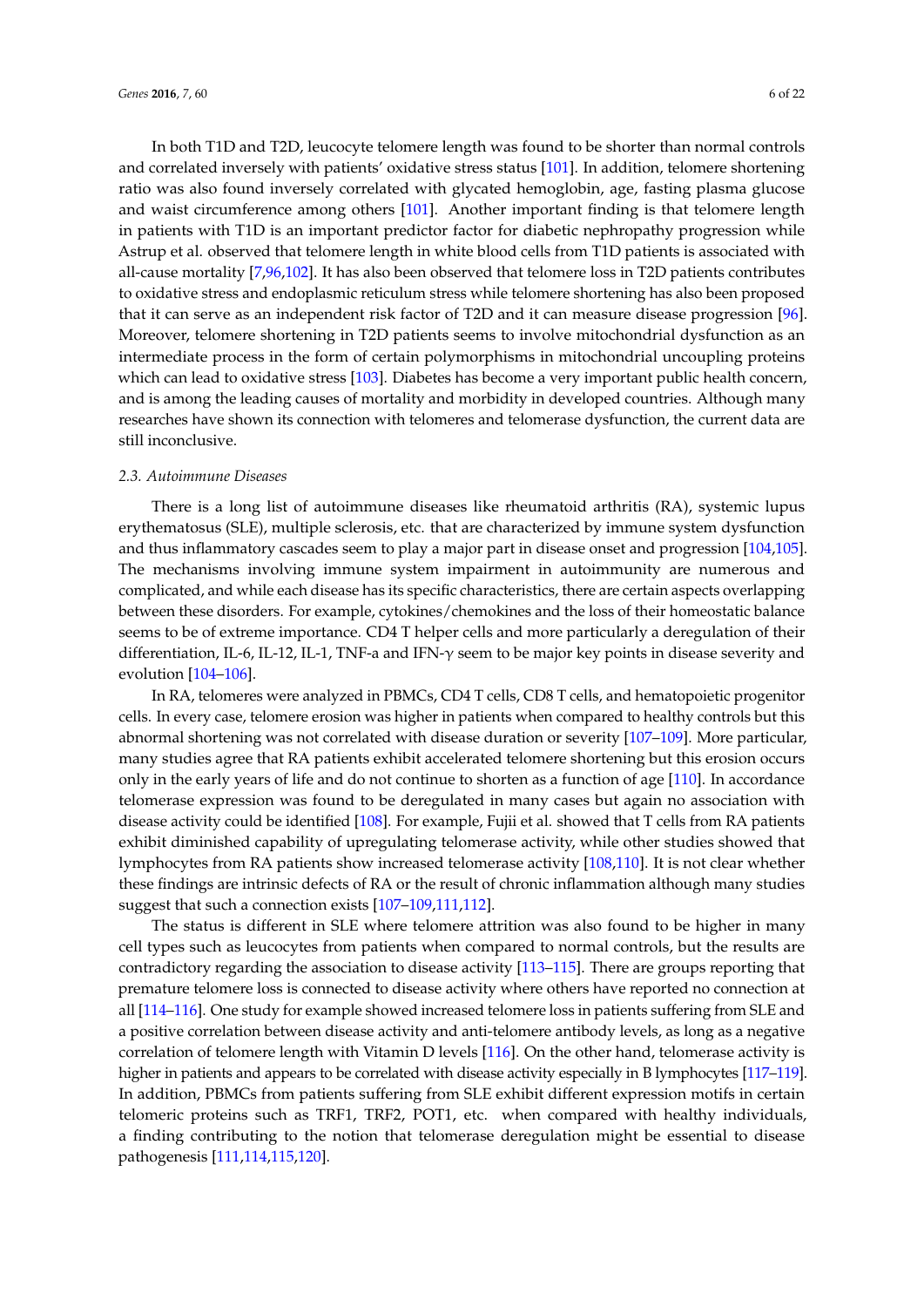Similarly, telomere length was found to be shorter in T cells from patients with psoriasis or atopic dermatitis whereas telomerase was found to be more active when compared to normal controls, indicating a chronic stimulation of T cells [\[121\]](#page-17-3). Accordingly, Liu et al. not only confirmed the above results in psoriatic patients but they also observed an association between telomerase activity and disease severity but not duration [\[122\]](#page-17-4). On the other hand, when telomere length was analyzed as a possible predictive marker, it failed to show any association with the development of metabolic syndrome or cardiovascular disease in psoriatic patients [\[123\]](#page-17-5).

Another serious chronic autoimmune disorder worth mentioning is multiple sclerosis (MS). It has been discovered that telomeres from PBMCs show increased telomere shortening when compared to normal subjects, a phenomenon according to the authors caused by oxidative stress (OS) which in turn can lead to various inflammatory responses. More importantly, the authors continue to suggest that decreased telomere length and increased oxidative stress reflects the severest state of the disease [\[124\]](#page-17-6).

The possible connection between telomeres/telomerase and inflammation has not yet been extensively studied in many autoimmune disease. However, since there are many studies connecting telomere instability with many inflammatory processes, and since immune system, impairment is at the core of autoimmune diseases, it is possible that an interconnection between telomerase and inflammation exists in these disorders that is yet to be uncovered. For example Tamayo et al. showed shorter telomeres in many rheumatologic pathologies possibly depending on the presence or absence of systemic chronic inflammation. Shorter telomeres were observed in disorders like RA, ankylosing spondylitis and psoriatic arthritis while osteoarthritis, a disorder without a chronic inflammatory component showed no difference in telomeres when compared to age-matched controls [\[125\]](#page-17-7). Moreover, in a review by Dehbi et al. about telomeres in rheumatic disorders, the authors conclude that although accelerated telomere shortening might be responsible for disease predisposition, the possible causes for this shortening include genetics, oxidative stress/DNA damage, chronic inflammation and cellular turnover [\[110\]](#page-16-12).

## *2.4. Renal Failure*

There is accumulating evidence the past few years that persistent low grade chronic inflammation plays a major part in disease progression, severity, mortality and morbidity in patients suffering from renal failure or chronic kidney disease (CKD) [\[126,](#page-17-8)[127\]](#page-17-9). That is why chronic inflammation in CKD is extensively studied since it has been hypothesized to be a potential therapeutic target [\[128\]](#page-17-10). TNF-a, CRP, IL-6, IL-1, IL-23, reactive oxygen species (ROS) and others, have all been implicated in promoting impaired renal function [\[129\]](#page-17-11). Impaired immunity/inflammation can be predictors of mortality and morbidity contributing to the risk of CKD and it seems very likely that telomeres/telomerase are very important aspects of this relationship [\[130](#page-17-12)[,131\]](#page-17-13). Oxidative stress and chronic inflammation can cause lymphocyte telomere shortening resulting in T-cell dysfunction and ultimately susceptibility to kidney infection and injury. In addition, this persisting immune system activation engages fibroblasts and increases collagen deposition and renal fibrosis [\[132\]](#page-17-14).

Our lab was among the first to report a decrease in telomerase activity in patients suffering from CKD. Moreover, this activity was lower in patients with intermediate stages of CKD and not in dialysis ones, though the enzyme's activity was also found to be pathological in dialysis when compared to normal controls. In addition, *hTERT* exhibited low levels of expression in intermediate stages of the disease but not in dialysis patients while our study also confirmed the inflammatory status of these patients [\[130,](#page-17-12)[131\]](#page-17-13). Similarly, it has been reported that telomere length is affected from CKD duration when measured in DNA from whole blood samples. The longest telomeres were observed in primary stages of the disease while the shortest in patients with intermediate disease duration and not in long term CKD patients [\[133\]](#page-17-15). Similar results were also obtained by a study from Stefanidis et al. where although telomere length and telomerase activity in PBMCs had no differences between patients and healthy individuals, shorter telomeres were associated with the duration of dialysis [\[134\]](#page-17-16). In a large study by Raschenberger et al., an association was reported between shorter leucocyte telomere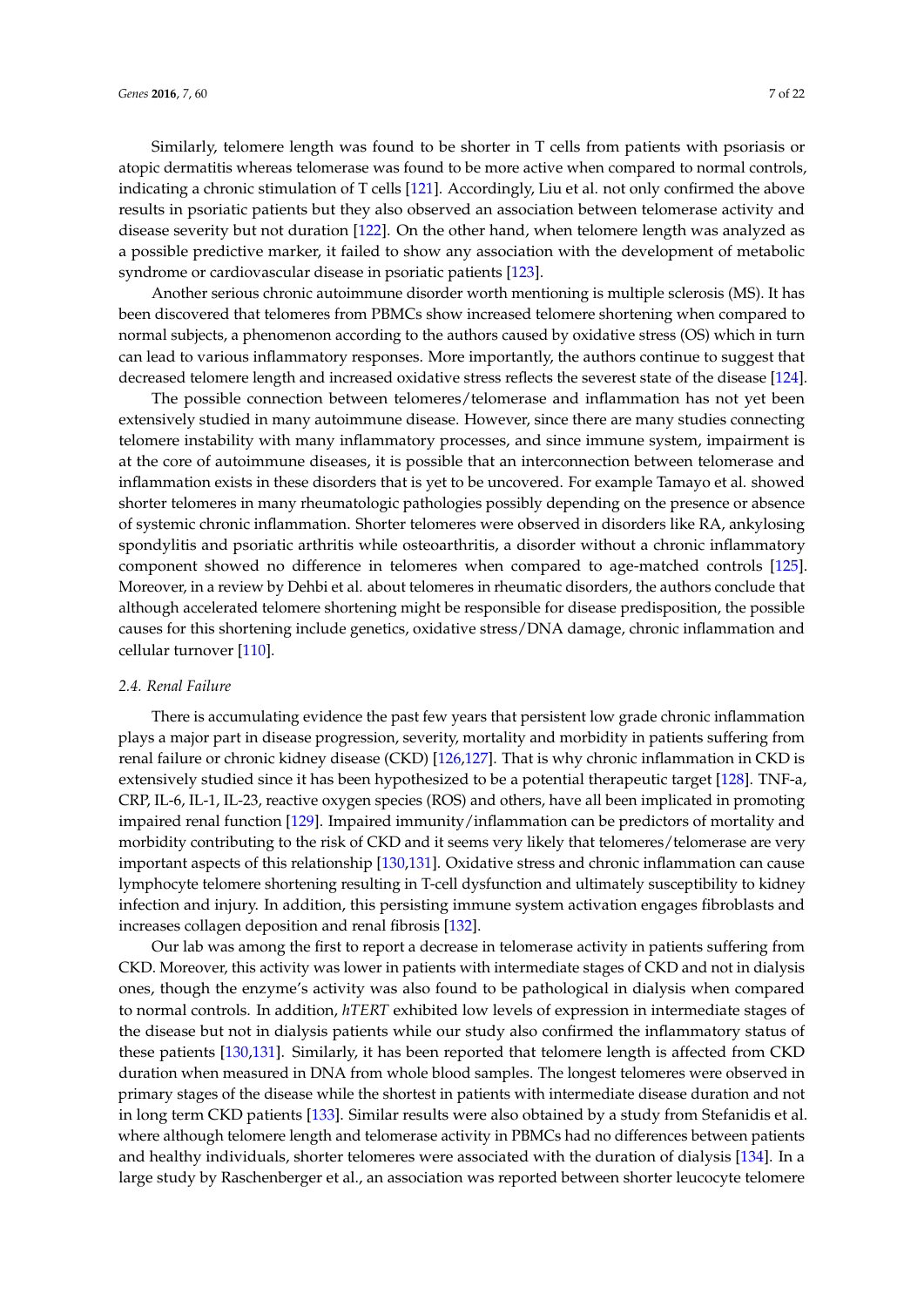length and CKD progression and this association was found to be stronger in active smokers and diabetics. The authors continue to comment that this is probably due to increased oxidative stress and inflammation [\[135\]](#page-17-17). Mice lacking functional telomerase have been shown to exhibit marked reductions in renal function and regeneration 7–30 days after ischemia-reperfusion injury. In other words, shorter telomeres possibly contribute to increased renal injury and decreased recovery after damage [\[132](#page-17-14)[,136\]](#page-18-0). Finally, it should be noted that De Vusser et al. demonstrated an association between shorter leucocyte telomere length and arteriosclerosis in smaller intrarenal arteries suggesting a central role of replicative senescence in the progression of renovascular disease [\[137\]](#page-18-1). Current data support a connection of telomeres and telomerase in the chronic inflammatory status of renal failure though the exact connection still remains unknown and more studies are needed in order for every molecular aspect of this connection to be uncovered.

## *2.5. Cardiovascular Disease*

Atherosclerosis is the dominant cause of cardiovascular disease (CVD) including myocardial infarction (MI), heart failure, stroke and claudication [\[138](#page-18-2)[,139\]](#page-18-3). Activated endothelium with the expression of adhesion molecules seem to be early events in atherosclerosis, allowing monocytes, T-cells, dendritic cells, mast cells, neutrophils and B-cells to accumulate to the endothelium [\[140\]](#page-18-4). Although endothelial dysfunction is one of the very early events associated with CVD, it is becoming increasingly clear that chronic inflammation and immune system deregulation play important roles in the onset and progression of disease [\[141,](#page-18-5)[142\]](#page-18-6). Both in vitro and in vivo studies have shown that IL-1 $\beta$ is a potent pro-inflammatory and atherogenic cytokine with a wide range of biological effects able to stimulate the NF-κB pathway. Other systemic inflammatory markers found to be elevated in CVD are oxidized low-density lipoprotein (oxLDL), CRP, fibrinogen, IL-6, TNF-a and IL-6 [\[140](#page-18-4)[,141](#page-18-5)[,143\]](#page-18-7).

There have been studies suggesting that telomere attrition contributes to endothelial dysfunction while higher rates of attrition have been reported in aged vessels with increased shear wall stress [\[144](#page-18-8)[,145\]](#page-18-9). Leucocyte telomere length has also been reported to be shorter in patients with coronary artery disease while those patients who exhibited shorter than average telomere length had between 2.8 and 3.2 fold higher risk of myocardial infraction [\[144\]](#page-18-8). It should also be noted that heart tissue from patients with cardiac hypertrophy exhibit increased telomerase activity but also increased telomere loss [\[144\]](#page-18-8). Moreover, telomere biology has also been linked to hypertension since telomere shortening significantly contributes to increased pulse pressure and pulse wave velocity in male patients, while hypertension also in men has been associated with shorter leucocyte telomere length [\[146\]](#page-18-10). Intrarenal arteriosclerosis has also been associated with shorter leucocyte telomere length, indicating that replicative senescence plays a central role in the progression of renovascular disease, independent of calendar age [\[137\]](#page-18-1). Shorter leucocyte telomere length has also been associated with increased concentrations of certain inflammation markers such as oxLDL, CRP and IL-6 [\[147\]](#page-18-11). Interestingly, Gizard et al. discovered that *hTERT* is overexpressed in macrophages isolated from atherosclerotic lesions and when this expression is limited experimentally, a senescent phenotype is observed. In addition, the researchers continued to report that inflammatory mediators such as LDL, LPS and TNF-a induce telomerase activity in macrophages while they also discovered a highly conserved NF-κB response element located at the proximal promoter region of *hTERT.* In other words, it seems in response to inflammatory stimuli NF-κB rapidly recruits at this particular site promoting *hTERT* transcription [\[148\]](#page-18-12). It is also worth mentioning that Calvert et al. suggested leucocyte telomere shortening promotes high-risk atherosclerotic plaque subtypes by increasing pro-inflammatory activity [\[149\]](#page-18-13).

#### *2.6. Psychiatric and Neurological Disorders*

Psychiatric disorders such as depression, schizophrenia, anxiety disorder, bipolar disorder (BD) and post-traumatic stress disorder (PTSD) pose serious and emerging global health threats and have in recent years been associated with accelerated aging, chronic inflammation and immune system deregulation [\[150–](#page-18-14)[153\]](#page-18-15). Depression is associated with higher levels of IL-1β, IL-6, IFN-γ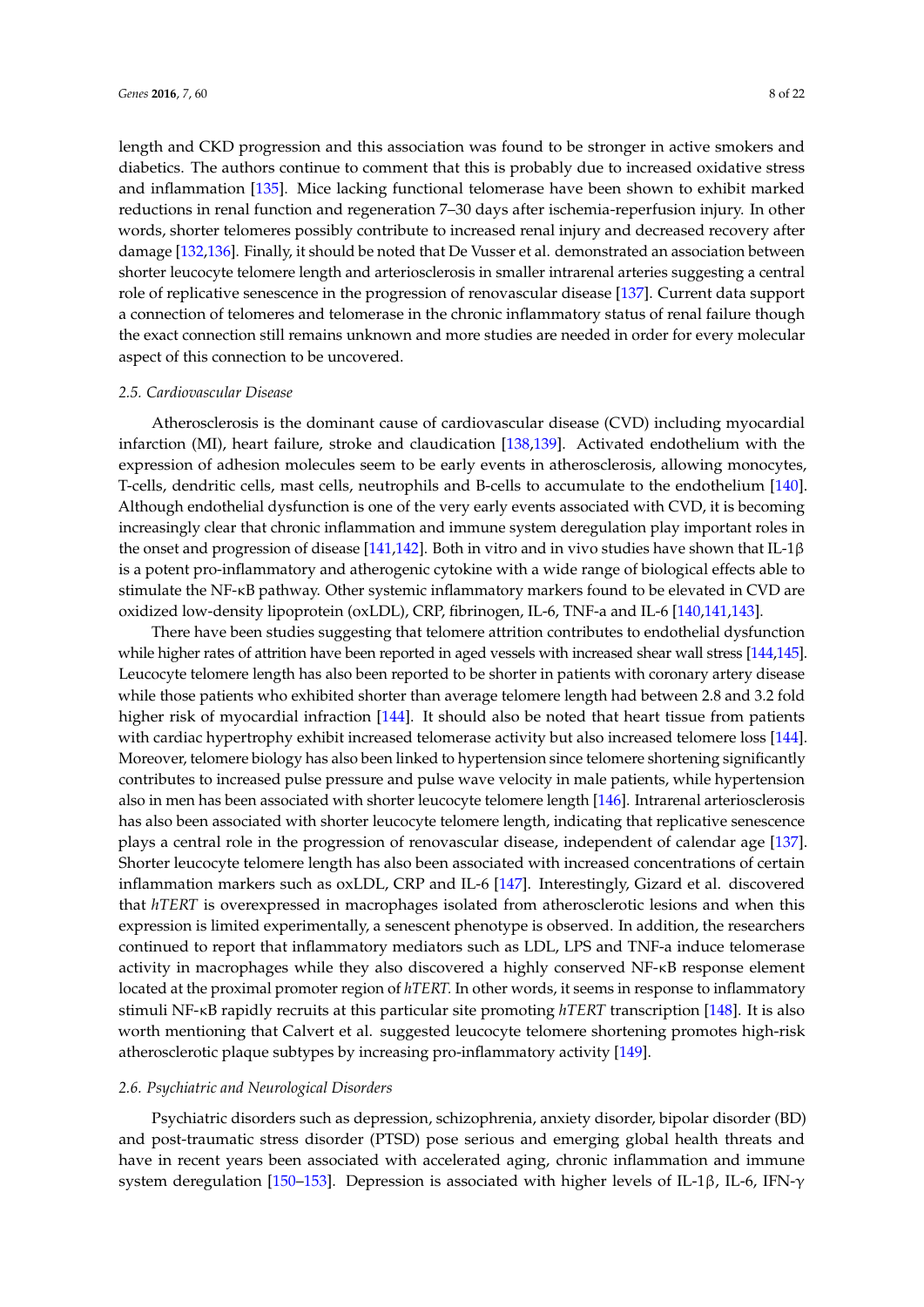and TNF-a [\[154\]](#page-18-16) schizophrenia has been find to exhibit increased concentrations of IFN- $\gamma$ , IL-2 and IL-6 [\[153\]](#page-18-15) whereas IL-2, IL-6,IL-8 and IFN- $\gamma$  were found to be overproduced during BD [\[152\]](#page-18-17). The list goes on, while there are also studies connecting psychiatric disorders with telomeres and telomerase. Leucocyte telomere length has been studied in many psychiatric disorders. Shorter telomeres have been observed in depression than healthy controls and in addition shorter telomeres where associated with severity and duration of the disease [\[151,](#page-18-18)[155\]](#page-18-19). Studies about telomere length in BD are contradicting and inconclusive but it is interesting to state that lithium therapy seems to be associated with longer telomeres especially in lithium responding patients [\[151\]](#page-18-18). Moreover, longer telomeres were reported in schizophrenia but in patients receiving medication whereas shorter telomeres have also been observed in PTSD. In addition, increased telomerase activity has been connected with stressful disorders and surprisingly this activity was associated with shorter telomeres [\[151\]](#page-18-18). For example, although acute laboratory stress has been reported to be associated with higher telomerase activity, chronic stress patients exhibit decreased telomerase activity while increased telomerase activity is observed in patients with major depressive disorder [\[156\]](#page-19-0). There are not many studies about the relationship between telomeres/telomerase and inflammation in psychiatric disorders. Since chronic inflammation is observed in many of these diseases and inflammation is connected with deregulated telomeric status, it is highly likely that inflammation plays a major part in telomere shortening of these patients or vice versa. For example, it has been discovered that short telomeres in leukocytes from patients with depression are associated inversely with inflammatory markers' concentration [\[151](#page-18-18)[,157\]](#page-19-1). Similar findings were also observed in patients with early life stress [\[158\]](#page-19-2).

Alzheimer's disease (AD) is the major cause of dementia in older people affecting more than 40% of individuals over the age of 85 [\[159\]](#page-19-3). Collective data suggest that neurons and glia are subject to cellular senescence resulting from accumulative DNA damage, oxidative stress and inflammation factors that increase during brain aging and neurodegenerative disease such as AD [\[159\]](#page-19-3). Studies regarding leucocyte telomere length in patients with AD are inconclusive since some studies show shorter telomeres and others are unchanged when compared to healthy controls [\[159,](#page-19-3)[160\]](#page-19-4). In addition, it has been reported that telomerase is expressed in neurons and glia protecting the cells from oxidative stress and tau pathology [\[159,](#page-19-3)[161,](#page-19-5)[162\]](#page-19-6). Data regarding telomeres and telomerase status are also inconclusive in Parkinson's disease (PD), another common neurodegenerative disorder where oxidative stress and inflammation have also been implicated in its etiology [\[163](#page-19-7)[,164\]](#page-19-8). A meta-analysis by Forero et al. showed no evidence of shorter telomeres in patients suffering from PD while Schürks et al. reported that men with shorter leucocyte telomere length have a surprisingly lower risk of developing PD [\[165](#page-19-9)[,166\]](#page-19-10). On the other hand, it must also be noted that shorter telomere length has been observed in white blood cells from PD patients in the presence of high oxidative stress [\[167\]](#page-19-11).

## *2.7. Chronic Infections*

Since leucocytes are among the very few cell types of a mature organism to exhibit telomerase activity, the enzyme's proper regulation inside the host's defense system should be crucial in handling acute and chronic infections [\[168\]](#page-19-12). Telomeres and telomerase biology is being studied in HIV and other viral chronic infections since these patients exhibit signs of chronic inflammation, accelerated aging and premature immune system senescence [\[168](#page-19-12)[–171\]](#page-19-13). HIV in particular is characterized by CD4 T cell depletion by apoptosis and CD8 T cell senescence. This exhaustion observed in immune system cells is probably due to the progressive loss of cell renewal capacity because of the continuous T cell turnover [\[168](#page-19-12)[–170\]](#page-19-14). There are many studies reporting shorter leucocyte telomere length and reduced telomerase activity in infected individuals and try to link the immunosenescence observed in HIV population with this telomerase dysfunction [\[169,](#page-19-15)[172,](#page-19-16)[173\]](#page-19-17). In addition, shorter telomeres and lower telomerase activity has been found to be associated with viremia and with patients exhibiting signs of advanced disease [\[168,](#page-19-12)[173–](#page-19-17)[175\]](#page-20-0). Moreover, reverse transcriptase inhibitors used in HIV treatment have been shown to also inhibit telomerase activity [\[176](#page-20-1)[,177\]](#page-20-2). In other words, though these therapeutic options are effective in HIV therapy, telomerase inhibition might promote immune system dysfunction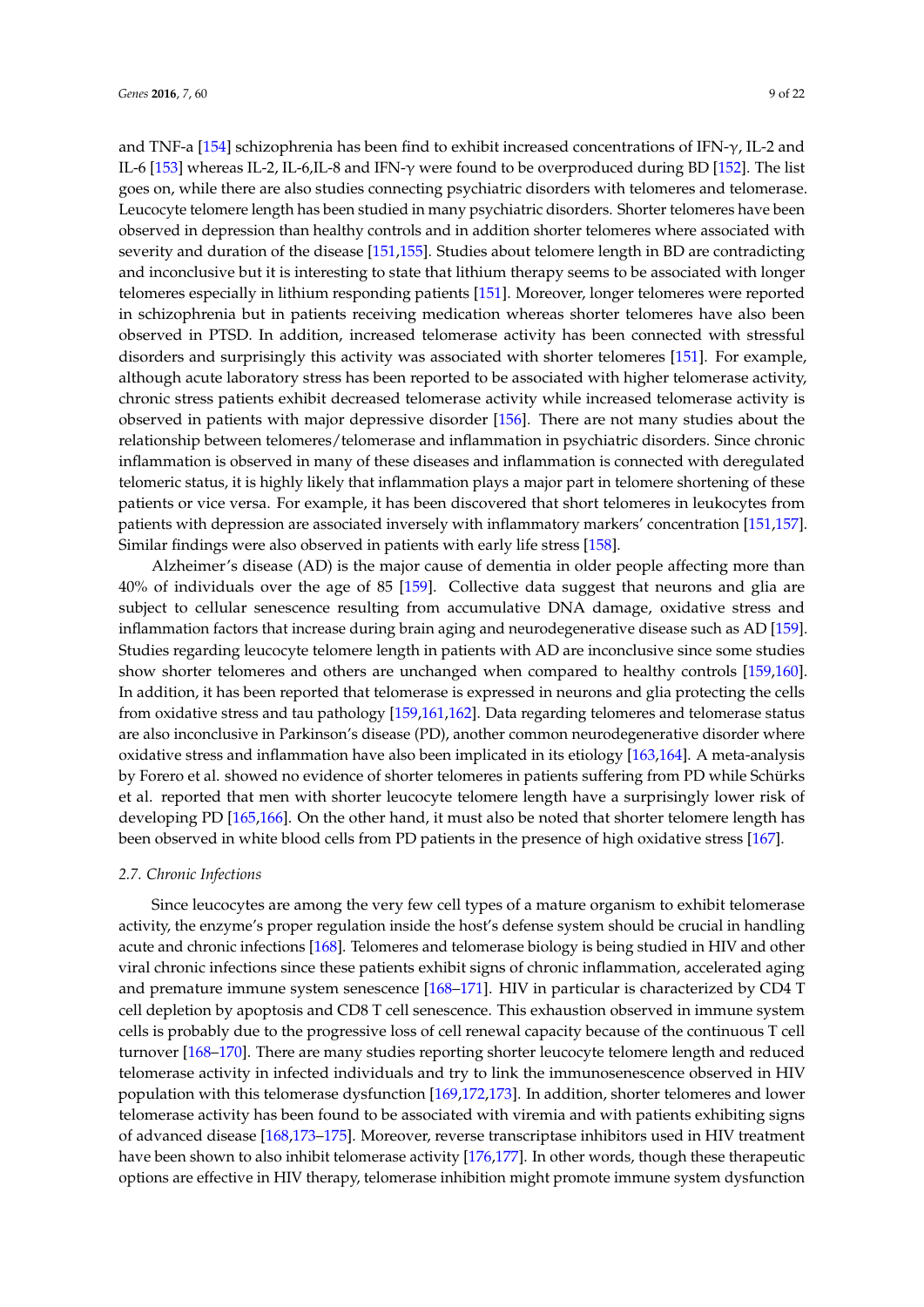and other HIV-related comorbidities. For example, mitochondrial accelerated aging observed in these patients has been speculated to be induced by telomerase inhibition caused by anti-retroviral treatment [\[176,](#page-20-1)[177\]](#page-20-2). Telomerase activity in CD8 T cells has also been proposed that it could serve as a biomarker of immune system status in HIV infected individuals [\[169\]](#page-19-15).

Telomerase activity has also been found to be reduced in lymphocytes from patients suffering from hepatitis B virus infection (HBV) while *hTERT* expression was also found to be lower in patients with hepatitis C virus infection (HCV) when compared to normal controls [\[178](#page-20-3)[,179\]](#page-20-4). Cytomegalovirus (CMV) is another common chronic viral infection. Patients with higher CMV IgG antibody levels representing increased chronic antigenic stimulation have been reported to be associated with lower PBMC telomerase activity although the data regarding telomere shortening and CMV infection still remain inconclusive [\[180\]](#page-20-5). Apart from viral, telomerase has also been found to be associated with bacterial infections as well, such as *Listeria monocytogenes* where this particular pathogen has been shown to induce hTERT degradation, an event crucial to bacterial replication [\[181\]](#page-20-6). Although the purpose of this review is not to detail the relationship between telomerase and cancer, great importance must be given to the fact that many viruses with the ability to establish latent human infections cause cancer. It is estimated that human viruses are responsible for one fifth of cancers worldwide and they do so by regulating telomerase transcription in order for cell immortality to be established. Epstein-Barr virus, human papillomavirus, hepatitis B and C are among the many viruses with the ability to cause carcinogenesis by employing different mechanisms in increasing telomerase reverse transcriptase transcription [\[182\]](#page-20-7).

#### *2.8. Lifestyle Habits*

Telomerase activity and telomeric length have been associated with many everyday life characteristics prevalent in modern societies. Several studies have linked reduced telomerase activity with several unhealthy lifestyles. For example, chronic everyday stress is associated with decreased telomere length and reduced telomerase activity [\[183](#page-20-8)[,184\]](#page-20-9). In addition, higher levels of nocturnal cortisol expression, a hormone associated with chronic stress, is related to shorter telomeres while in vitro the addition of cortisol seems to diminish telomerase activity [\[183\]](#page-20-8). Apart from everyday psychology, dietary habits also seem to influence telomere/telomerase homeostasis. Short telomeres and a decrease in telomerase activity have been reported in patients with high body mass index (BMI), higher circulating glucose levels and abdominal fat while a healthy lifestyle with the intake of many antioxidants, fruit/vegetables, less processed meat and more exercise has been linked with longer telomeres [\[185,](#page-20-10)[186\]](#page-20-11). Moreover, it has been shown that interventions in stress and eating habits can increase telomerase activity while Mediterranean diet has been associated with high PBMC telomerase activity, longer telomeres and a healthier status in general [\[183](#page-20-8)[,185](#page-20-10)[,186\]](#page-20-11). Telomerase activity in persons under the Mediterranean diet exhibits a negative correlation with inflammation markers while a higher dietary fat intake triggers PBMCs to secrete more inflammatory molecules. Although there are a lot of data suggesting a relationship between diet, lifestyle, telomeres/telomerase and inflammation, the details behind this possible connection are still vague [\[183](#page-20-8)[,186\]](#page-20-11). Interestingly, studies have also associated poor sleep quality and short sleep duration with shorter leukocyte telomere length [\[110\]](#page-16-12).

It was stated earlier that high body mass is associated with shorter telomeres. Obesity is a well-known cause for many disorders while it is also considered to be a state of increased inflammation and oxidative stress [\[108,](#page-16-13)[116\]](#page-16-19). In addition leptin, a hormone exhibiting high plasma levels in obese subjects has also been shown to act as an inflammatory molecule, triggering IL-6 and other cytokines [\[112\]](#page-16-15). It has been suggested that obesity may also increase the risk of telomere shortening. In a meta-analysis by Mundstock et al. a tendency towards demonstrating a negative correlation between obesity and telomere length was shown but the results were not conclusive and several studies showed heterogeneous results [\[116\]](#page-16-19). In postmenopausal women, body mass and body fat percentage were inversely associated with telomere length while estrogen levels showed a positive association [\[110\]](#page-16-12). Moreover, telomere length was found to be negatively associated with telomere length in leukocytes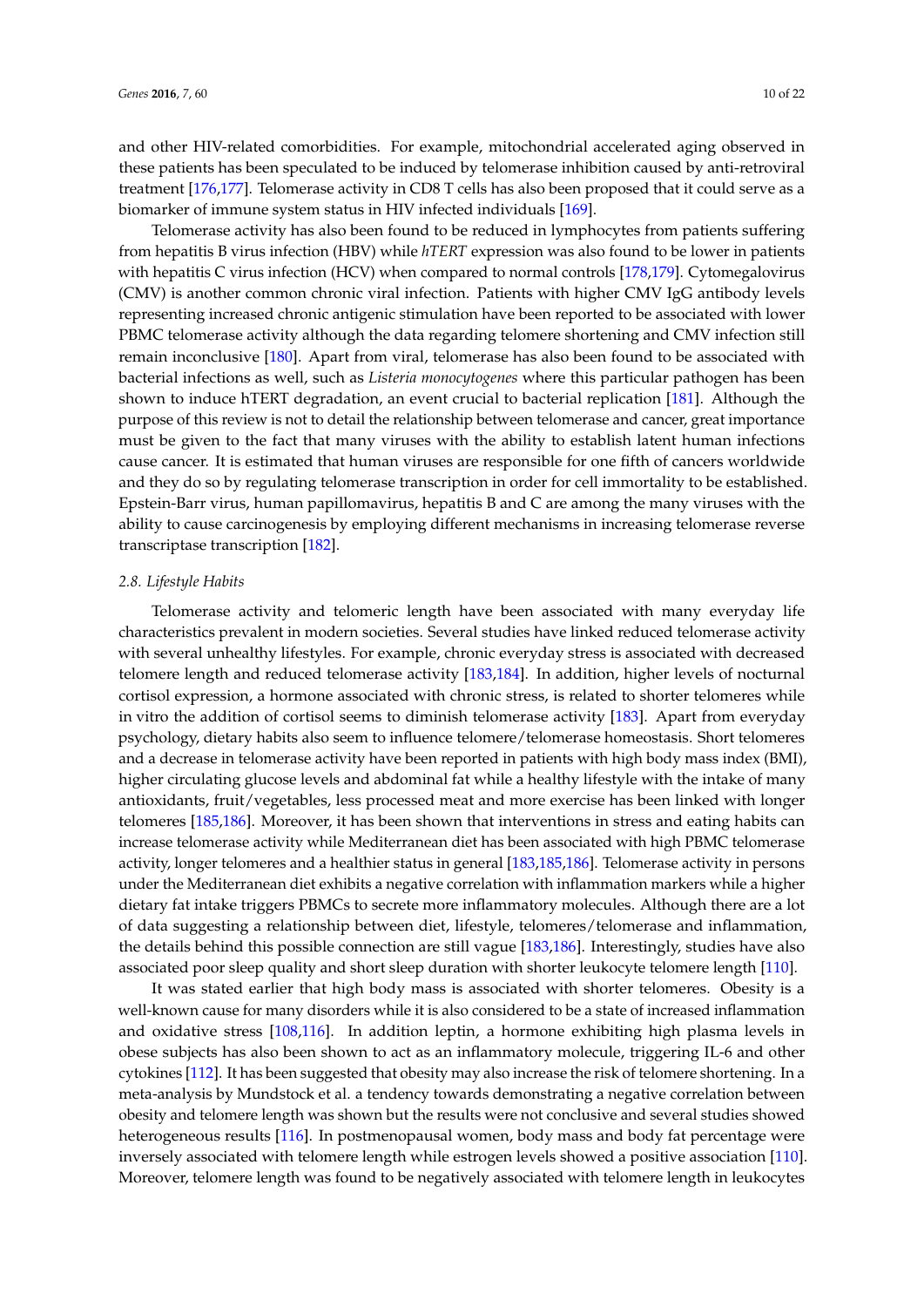from adults having gained over 30 kg in body weight when compared to individuals that maintained their weight [\[108\]](#page-16-13). Finally, it has been observed that leukocyte telomeric length can be affected by weight loss. Particularly, the more weight someone lost the greater lengthening of telomeres was observed [\[125](#page-17-7)[,187\]](#page-20-12). In addition, a weight loss program for obese adolescents showed that longer telomeres at baseline are associated with an improvement in glucose tolerance and inflammation status [\[116\]](#page-16-19).

Healthy telomerase activity and long telomeres are associated with longevity and as a consequence it is inevitable to hypothesize that every habit contributing to unhealthy lifestyles can possibly affect telomerase levels. In this context, alcohol consumption has been found to be associated with shorter telomere length. More particular, PBMC telomeres were shorter in alcoholics and it correlated inversely with the amount of drinks per day [\[188\]](#page-20-13). In addition, telomeres from the esophageal epithelium of alcoholics were shorter than normal controls although no correlation with tissue inflammation could be observed [\[188,](#page-20-13)[189\]](#page-20-14). On the other hand, though, it should also be noted that recent studies have uncovered the importance of chronic inflammation in the pathogenesis of many systemic manifestations of alcoholism. It has been shown that cytokines and ROS overproduction in alcoholics induce damage in many organs even in patients without liver damage [\[190\]](#page-20-15).

#### *2.9. Other Disorders*

Telomere shortening and reduced telomerase activity with or without an inflammation connection have also been studied in many more pathological contexts than those described in the present study. For example, patients with advanced primary biliary cirrhosis retain significantly less telomerase activity than patients with early stage disease while these subjects also exhibit signs of premature cellular senescence [\[191\]](#page-20-16). Ulcerative colitis is a well-known inflammatory disorder were premature telomere shortening has been observed in patients' colonocytes, a fact that can be possibly associated with increased oxidative stress secondary to inflammation [\[192\]](#page-20-17). Also, in chronic periodontitis, patients show shorter leucocyte telomere length while a negative correlation was also observed between shorter telomeres, disease severity and markers of oxidative stress [\[193\]](#page-20-18). In addition, telomere shortening has been reported in lens epithelial cells of patients suffering from eye cataract, whereas when myoblasts from sporadic inclusion-body myositis where cultured in vitro accelerated telomere shortening and signs of premature senescence were reported [\[57](#page-14-6)[,194\]](#page-21-0).

## **3. Conclusions and Future Prospects**

Many chronic conditions in humans are associated with chronic inflammation, immune system impairment and accelerated aging. In addition, abnormalities in telomere/telomerase system of these patients have been reported in many of these disorders. Since telomerase, an enzyme directly associated with aging, is inactive in most cell types in a mature organism and active in immune system cells, one can easily hypothesize that the immune system dysfunction/accelerated aging observed in chronic conditions is connected with telomeres and telomerase biology. Indeed, a connection of this nature seems to exist since shortened telomeres, observed in aged cells, cause an inflammatory cascade whereas, at the same time, NF-κB, a master regulator of inflammation, seems to directly induce telomerase transcription as stated above. Moreover, many researchers documented correlations between lower telomerase activity and/or shorter telomeres in immune system cells and elevated cytokines in blood serum from patients with chronic disorders. One should also bear in mind that, although aging is a multifactorial and complex procedure, healthy aging and longevity are believed to be associated with longer telomeres and lower inflammation profiles among older individuals [\[28](#page-13-3)[,195](#page-21-1)[,196\]](#page-21-2). Despite all of the above, and despite the accumulating data of a strong interconnection between telomerase regulation/activity and inflammation, the mechanistical details and the molecular pathways of this connection have not been uncovered yet.

Due to the emergence of chronic inflammation as a prominent risk factor of many human disorders, researchers hypothesize that harnessing inflammation can have many beneficiary and longevity effects.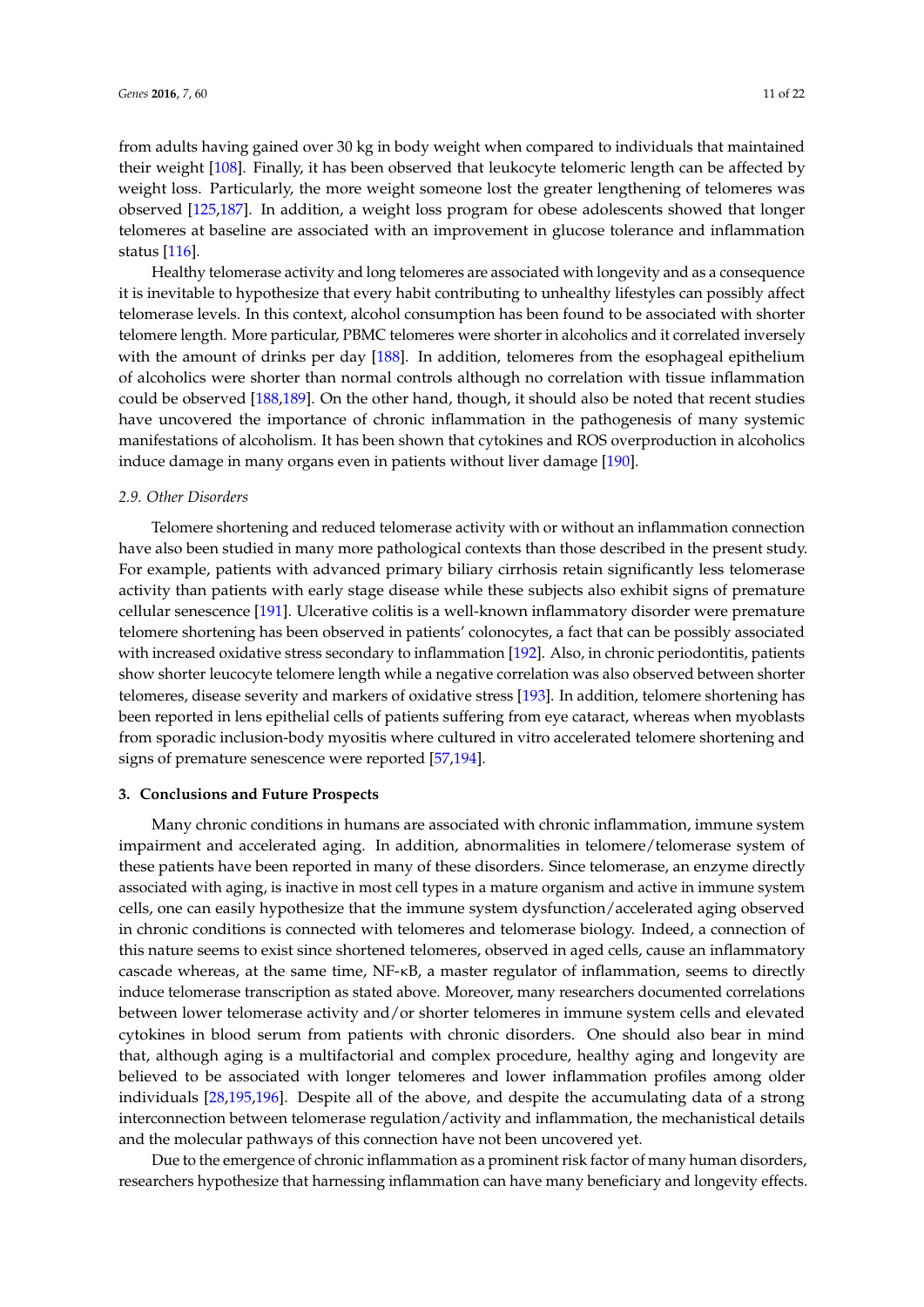Interestingly, many of the interventions used so far to regulate and diminish inflammation also seem to positively affect telomere biology as well. For example, inhibition of one of the major cytokines produced by senescent cells, TNF-a, increases telomerase activity and proliferative potential [\[53\]](#page-14-2). Another finding worth noting is the pleiotropic effects of statins and angiotensin converting enzyme inhibitors (ACEIs). Statins are lipid lowering drugs and ACEIs are anti-hypertension drugs; both have been used effectively in many patient categories for decades. Both drugs are also considered anti-inflammatory agents as it has been observed to lower circulating cytokines in patients' blood serum [\[197](#page-21-3)[,198\]](#page-21-4). Additionally, both agents have also been found to promote telomerase activity and/or *hTERT* gene transcription [\[28,](#page-13-3)[199](#page-21-5)[–202\]](#page-21-6). It is also worth noting that in certain disorders such as CKD, the possibility of targeted anti-inflammatory therapy is studied extensively with interleukin receptor antagonists and other agents like pentoxifylline already showing promising results in systematically lowering the inflammatory profile of these patients [\[203\]](#page-21-7). Lifestyle habits and interventions are also another important factor that needs to be taken into account. A healthy diet, frequent exercise and a low everyday stress profile has been associated with a healthier inflammatory status as many studies have shown [\[25](#page-13-0)[,204](#page-21-8)[,205\]](#page-21-9). As stated above, the same lifestyle factors are also connected with longer telomeres and/or higher telomerase activity while psychiatric disorders, obesity, etc. are associated with deregulated telomere/telomerase physiology [\[22,](#page-12-17)[28,](#page-13-3)[183,](#page-20-8)[201,](#page-21-10)[204](#page-21-8)[–206\]](#page-21-11). It should also be noted that meditation has been reported to reduce stress, downregulate inflammatory genes and increase telomerase activity by up to 43% [\[156,](#page-19-0)[207\]](#page-21-12), while older married adults with high income are associated with longer telomeres [\[208\]](#page-21-13).

Novel therapeutic approaches are focusing on activating telomerase for treating age-associated pathologies and immune-compromised chronic disorders. Several telomerase activators have been recently starting to emerge as possible treatment agents like resveratrol, genistein and cycloastragenol [\[209](#page-21-14)[,210\]](#page-21-15). The latter is the most well documented one since cycloastragenol was shown to increase telomerase activity, reduce telomere shortening, upregulated *hTERT* and, in general, increased proliferative potential [\[209–](#page-21-14)[211\]](#page-21-16). In addition, cycloastragenol enhanced immune function of T cells, reducing the percentage of senescent cytotoxic T cells while no adverse effects were observed. It should be stated though that telomerase activation needs to be studied rigorously since uncontrolled activity of the enzyme might as well have cancerous effects [\[20](#page-12-16)[,209](#page-21-14)[,210\]](#page-21-15). Moreover, treatment with danazol has recently been shown to promote telomere elongation in PBMCs from patients with telomeric diseases such as bone marrow failure [\[212\]](#page-21-17).

Most chronic human disorders are associated with immune system dysfunction, i.e., chronic inflammation, a phenomenon associated with abnormal telomere/telomerase physiology in the same cell populations. Though there are many studies suggesting and in some cases proving the interconnecting relationship between immune system aging, inflammation, telomerase dysfunction and disease, still the intermediate details of these connections are unknown. The purpose of this study was to review the scientific literature and document the recent findings regarding telomeres/telomerase biology in chronic inflammatory diseases. Though we are still far from applying current knowledge in daily therapeutic protocols, many studies seem to agree that a combination of exercise, healthy diet, low everyday stress and anti-inflammatory agents' intake may prove beneficial in promoting human longevity and slowing down the effects of many chronic disorders. The present knowledge in this direction is very poor and further research is certainly needed in order to uncover the true molecular relationships involved in the above phenomena. Only when the molecular roads are completely uncovered, scientists might be able to harness the deleterious effects of chronic inflammation in order to promote human life span.

**Conflicts of Interest:** The authors have no conflict of interest.

#### **References**

<span id="page-11-0"></span>1. Kaminker, P.G.; Kim, S.H.; Desprez, P.Y.; Campisi, J. A novel form of the telomere-associated protein TIN2 localizes to the nuclear matrix. *Cell Cycle* **2009**, *8*, 931–939. [\[CrossRef\]](http://dx.doi.org/10.4161/cc.8.6.7941) [\[PubMed\]](http://www.ncbi.nlm.nih.gov/pubmed/19229133)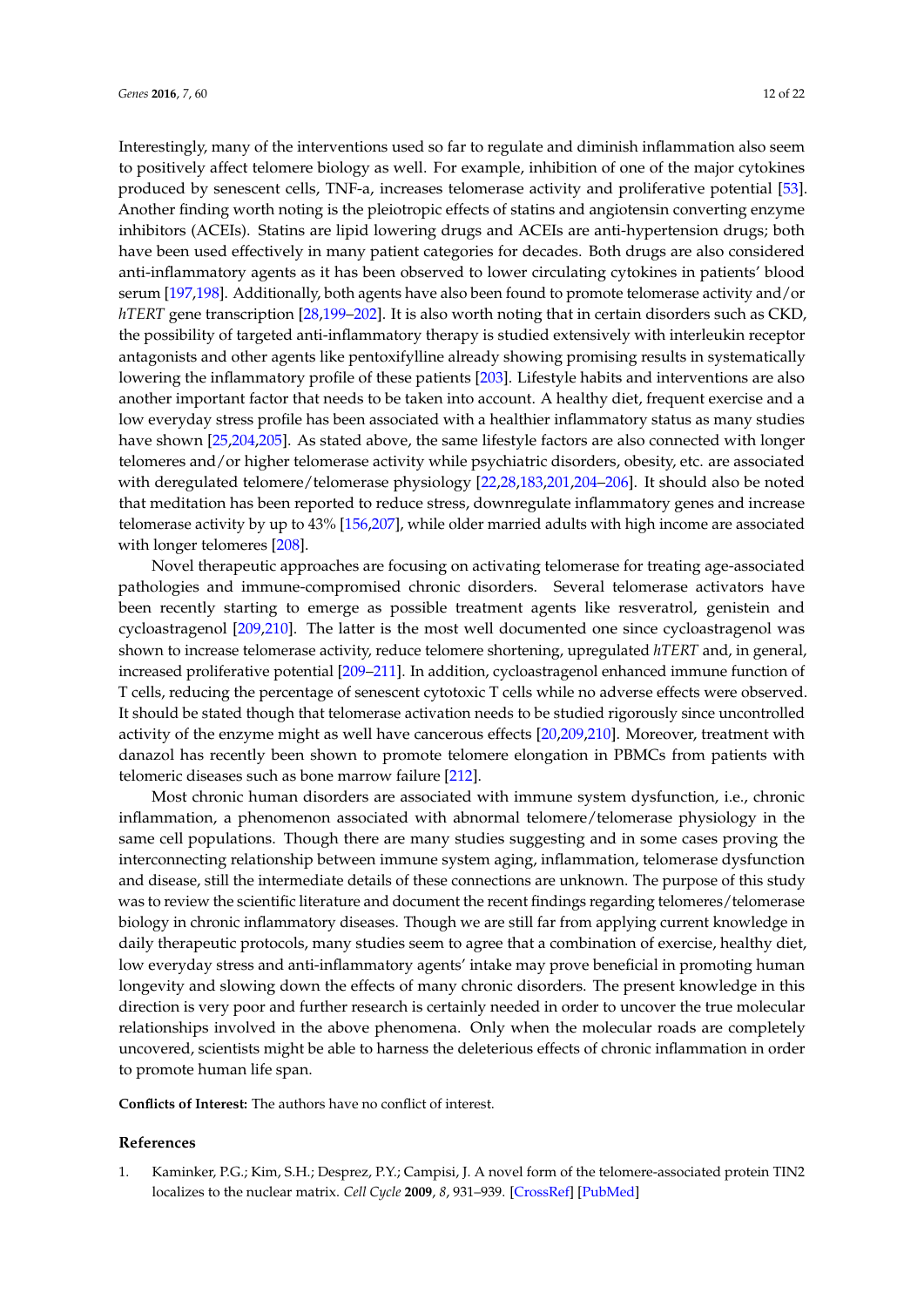- <span id="page-12-0"></span>2. Garavis, M.; Gonzalez, C.; Villasante, A. On the origin of the eukaryotic chromosome: The role of noncanonical DNA structures in telomere evolution. *Genome Biol. Evol.* **2013**, *5*, 1142–1150. [\[CrossRef\]](http://dx.doi.org/10.1093/gbe/evt079) [\[PubMed\]](http://www.ncbi.nlm.nih.gov/pubmed/23699225)
- <span id="page-12-1"></span>3. Wood, A.M.; Laster, K.; Rice, E.L.; Kosak, S.T. A beginning of the end: New insights into the functional organization of telomeres. *Nucleus* **2015**, *6*, 172–178. [\[CrossRef\]](http://dx.doi.org/10.1080/19491034.2015.1048407) [\[PubMed\]](http://www.ncbi.nlm.nih.gov/pubmed/25961132)
- <span id="page-12-2"></span>4. Cusanelli, E.; Chartrand, P. Telomeric noncoding RNA: Telomeric repeat-containing RNA in telomere biology. *Wiley Interdiscip. Rev. RNA* **2014**, *5*, 407–419. [\[CrossRef\]](http://dx.doi.org/10.1002/wrna.1220)
- <span id="page-12-3"></span>5. Tumpel, S.; Rudolph, K.L. The role of telomere shortening in somatic stem cells and tissue aging: Lessons from telomerase model systems. *Ann. N. Y. Acad. Sci.* **2012**, *1266*, 28–39. [\[CrossRef\]](http://dx.doi.org/10.1111/j.1749-6632.2012.06547.x) [\[PubMed\]](http://www.ncbi.nlm.nih.gov/pubmed/22901253)
- <span id="page-12-19"></span>6. Barnes, P.J. Mechanisms of development of multimorbidity in the elderly. *Eur. Respir. J.* **2015**, *4*, 790–806. [\[CrossRef\]](http://dx.doi.org/10.1183/09031936.00229714) [\[PubMed\]](http://www.ncbi.nlm.nih.gov/pubmed/25614163)
- <span id="page-12-4"></span>7. Fyhrquist, F.; Tiitu, A.; Saijonmaa, O.; Forsblom, C.; Groop, P.H.; FinnDiane, S.G. Telomere length and progression of diabetic nephropathy in patients with type 1 diabetes. *J. Intern. Med.* **2010**, *267*, 278–286. [\[CrossRef\]](http://dx.doi.org/10.1111/j.1365-2796.2009.02139.x) [\[PubMed\]](http://www.ncbi.nlm.nih.gov/pubmed/19563389)
- <span id="page-12-5"></span>8. Rubin, H. The disparity between human cell senescence in vitro and lifelong replication in vivo. *Nat. Biotechnol.* **2002**, *20*, 675–681. [\[CrossRef\]](http://dx.doi.org/10.1038/nbt0702-675) [\[PubMed\]](http://www.ncbi.nlm.nih.gov/pubmed/12089551)
- <span id="page-12-6"></span>9. Kong, C.M.; Lee, X.W.; Wang, X. Telomere shortening in human diseases. *FEBS J.* **2013**, *280*, 3180–3193. [\[CrossRef\]](http://dx.doi.org/10.1111/febs.12326) [\[PubMed\]](http://www.ncbi.nlm.nih.gov/pubmed/23647631)
- <span id="page-12-7"></span>10. Webb, C.J.; Zakian, V.A. Telomerase RNA is more than a DNA template. *RNA Biol.* **2016**, *13*, 1–7. [\[CrossRef\]](http://dx.doi.org/10.1080/15476286.2016.1191725) [\[PubMed\]](http://www.ncbi.nlm.nih.gov/pubmed/27245259)
- <span id="page-12-8"></span>11. Sandin, S.; Rhodes, D. Telomerase structure. *Curr. Opin. Struct. Biol.* **2014**, *25*, 104–110. [\[CrossRef\]](http://dx.doi.org/10.1016/j.sbi.2014.02.003) [\[PubMed\]](http://www.ncbi.nlm.nih.gov/pubmed/24704747)
- <span id="page-12-9"></span>12. Smogorzewska, A.; de Lange, T. Regulation of telomerase by telomeric proteins. *Annu. Rev. Biochem.* **2004**, *73*, 177–208. [\[CrossRef\]](http://dx.doi.org/10.1146/annurev.biochem.73.071403.160049) [\[PubMed\]](http://www.ncbi.nlm.nih.gov/pubmed/15189140)
- <span id="page-12-10"></span>13. Podlevsky, J.D.; Chen, J.J. It all comes together at the ends: Telomerase structure, function, and biogenesis. *Mutat. Res.* **2012**, *730*, 3–11. [\[CrossRef\]](http://dx.doi.org/10.1016/j.mrfmmm.2011.11.002) [\[PubMed\]](http://www.ncbi.nlm.nih.gov/pubmed/22093366)
- <span id="page-12-11"></span>14. Gomez, D.L.; Farina, H.G.; Gomez, D.E. Telomerase regulation: A key to inhibition? *Int. J. Oncol.* **2013**, *43*, 1351–1356. [\[PubMed\]](http://www.ncbi.nlm.nih.gov/pubmed/24042470)
- <span id="page-12-12"></span>15. Simons, M.J. Questioning causal involvement of telomeres in aging. *Ageing Res. Rev.* **2015**, *24*, 191–196. [\[CrossRef\]](http://dx.doi.org/10.1016/j.arr.2015.08.002) [\[PubMed\]](http://www.ncbi.nlm.nih.gov/pubmed/26304838)
- <span id="page-12-13"></span>16. Greider, C.W. Telomeres and senescence: The history, the experiment, the future. *Curr. Biol.* **1998**, *8*, R178–R181. [\[CrossRef\]](http://dx.doi.org/10.1016/S0960-9822(98)70105-8)
- 17. Cong, Y.S.; Wright, W.E.; Shay, J.W. Human telomerase and its regulation. *Microbiol. Mol. Biol. Rev.* **2002**, *66*, 407–425. [\[CrossRef\]](http://dx.doi.org/10.1128/MMBR.66.3.407-425.2002) [\[PubMed\]](http://www.ncbi.nlm.nih.gov/pubmed/12208997)
- <span id="page-12-15"></span>18. Wyatt, H.D.; West, S.C.; Beattie, T.L. InTERTpreting telomerase structure and function. *Nucleic Acids Res.* **2010**, *38*, 5609–5622. [\[CrossRef\]](http://dx.doi.org/10.1093/nar/gkq370) [\[PubMed\]](http://www.ncbi.nlm.nih.gov/pubmed/20460453)
- <span id="page-12-14"></span>19. Wu, X.Q.; Huang, C.; He, X.; Tian, Y.Y.; Zhou, D.X.; He, Y.; Liu, X.H.; Li, J. Feedback regulation of telomerase reverse transcriptase: New insight into the evolving field of telomerase in cancer. *Cell Signal* **2013**, *25*, 2462–2468. [\[CrossRef\]](http://dx.doi.org/10.1016/j.cellsig.2013.08.009) [\[PubMed\]](http://www.ncbi.nlm.nih.gov/pubmed/23993966)
- <span id="page-12-16"></span>20. Zhang, J.; Rane, G.; Dai, X.; Shanmugam, M.K.; Arfuso, F.; Samy, R.P.; Lai, M.K.; Kappei, D.; Kumar, A.P.; Sethi, G. Ageing and the telomere connection: An intimate relationship with inflammation. *Ageing Res. Rev.* **2016**, *25*, 55–69. [\[CrossRef\]](http://dx.doi.org/10.1016/j.arr.2015.11.006) [\[PubMed\]](http://www.ncbi.nlm.nih.gov/pubmed/26616852)
- 21. Marques-Rocha, J.L.; Samblas, M.; Milagro, F.I.; Bressan, J.; Martinez, J.A.; Marti, A. Noncoding RNAs, cytokines, and inflammation-related diseases. *FASEB J.* **2015**, *29*, 3595–3611. [\[CrossRef\]](http://dx.doi.org/10.1096/fj.14-260323) [\[PubMed\]](http://www.ncbi.nlm.nih.gov/pubmed/26065857)
- <span id="page-12-17"></span>22. Minihane, A.M.; Vinoy, S.; Russell, W.R.; Baka, A.; Roche, H.M.; Tuohy, K.M.; Teeling, J.L.; Blaak, E.E.; Fenech, M.; Vauzour, D.; et al. Low-grade inflammation, diet composition and health: Current research evidence and its translation. *Br. J. Nutr.* **2015**, *114*, 999–1012. [\[CrossRef\]](http://dx.doi.org/10.1017/S0007114515002093) [\[PubMed\]](http://www.ncbi.nlm.nih.gov/pubmed/26228057)
- <span id="page-12-18"></span>23. Kaulmann, A.; Bohn, T. Carotenoids, inflammation, and oxidative stress—Implications of cellular signaling pathways and relation to chronic disease prevention. *Nutr. Res.* **2014**, *34*, 907–929. [\[CrossRef\]](http://dx.doi.org/10.1016/j.nutres.2014.07.010) [\[PubMed\]](http://www.ncbi.nlm.nih.gov/pubmed/25134454)
- 24. Osnes, L.T.; Nakken, B.; Bodolay, E.; Szodoray, P. Assessment of intracellular cytokines and regulatory cells in patients with autoimmune diseases and primary immunodeficiencies—Novel tool for diagnostics and patient follow-up. *Autoimmun Rev.* **2013**, *12*, 967–971. [\[CrossRef\]](http://dx.doi.org/10.1016/j.autrev.2013.02.003) [\[PubMed\]](http://www.ncbi.nlm.nih.gov/pubmed/23541481)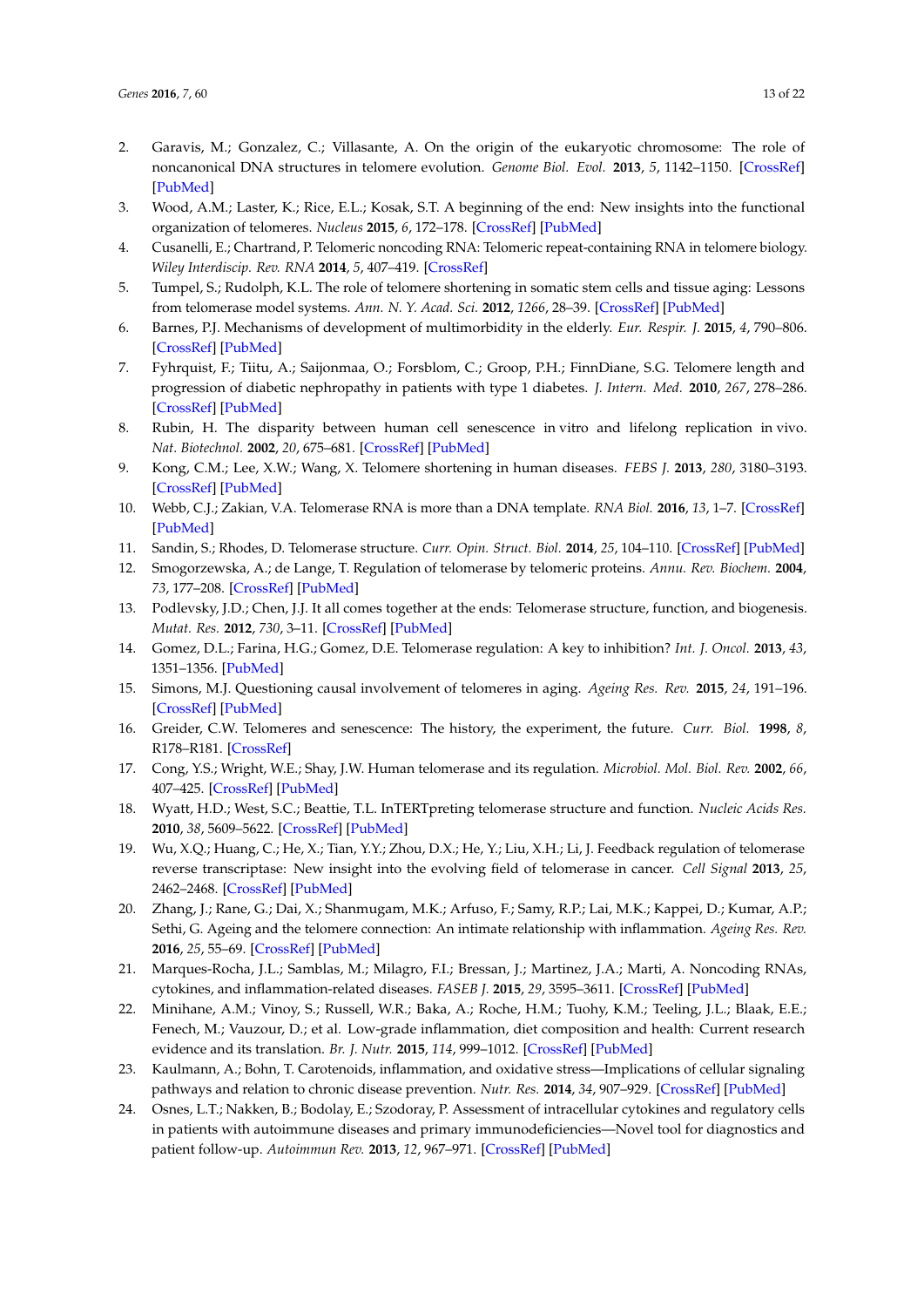- <span id="page-13-0"></span>25. Panickar, K.S.; Jewell, D.E. The beneficial role of anti-inflammatory dietary ingredients in attenuating markers of chronic low-grade inflammation in aging. *Horm. Mol. Biol. Clin. Investig.* **2015**, *23*, 59–70. [\[CrossRef\]](http://dx.doi.org/10.1515/hmbci-2015-0017) [\[PubMed\]](http://www.ncbi.nlm.nih.gov/pubmed/26124060)
- <span id="page-13-1"></span>26. Bootz, F.; Neri, D. Immunocytokines: A novel class of products for the treatment of chronic inflammation and autoimmune conditions. *Drug Discov. Today* **2016**, *21*, 180–189. [\[CrossRef\]](http://dx.doi.org/10.1016/j.drudis.2015.10.012) [\[PubMed\]](http://www.ncbi.nlm.nih.gov/pubmed/26526566)
- <span id="page-13-2"></span>27. Hohensinner, P.J.; Goronzy, J.J.; Weyand, C.M. Telomere dysfunction, autoimmunity and aging. *Aging Dis.* **2011**, *2*, 524–537. [\[PubMed\]](http://www.ncbi.nlm.nih.gov/pubmed/22396899)
- <span id="page-13-3"></span>28. Zhu, H.; Belcher, M.; van der Harst, P. Healthy aging and disease: Role for telomere biology? *Clin. Sci.* **2011**, *120*, 427–440. [\[CrossRef\]](http://dx.doi.org/10.1042/CS20100385) [\[PubMed\]](http://www.ncbi.nlm.nih.gov/pubmed/21271986)
- 29. Effros, R.B. Kleemeier Award Lecture 2008—the canary in the coal mine: Telomeres and human healthspan. *J. Gerontol. A Biol. Sci. Med. Sci.* **2009**, *64*, 511–515. [\[CrossRef\]](http://dx.doi.org/10.1093/gerona/glp001) [\[PubMed\]](http://www.ncbi.nlm.nih.gov/pubmed/19228779)
- <span id="page-13-4"></span>30. Riera, C.E.; Merkwirth, C.; De Magalhaes Filho, C.D.; Dillin, A. Signaling Networks Determining Life Span. *Annu. Rev. Biochem.* **2016**, *85*, 35–64. [\[CrossRef\]](http://dx.doi.org/10.1146/annurev-biochem-060815-014451) [\[PubMed\]](http://www.ncbi.nlm.nih.gov/pubmed/27294438)
- <span id="page-13-5"></span>31. Zhang, F.; Cheng, D.; Wang, S.; Zhu, J. Human Specific Regulation of the Telomerase Reverse Transcriptase Gene. *Genes* **2016**. [\[CrossRef\]](http://dx.doi.org/10.3390/genes7070030) [\[PubMed\]](http://www.ncbi.nlm.nih.gov/pubmed/27367732)
- <span id="page-13-6"></span>32. Bar, C.; Blasco, M.A. Telomeres and telomerase as therapeutic targets to prevent and treat age-related diseases. *F1000Research* **2016**. [\[CrossRef\]](http://dx.doi.org/10.12688/f1000research.7020.1) [\[PubMed\]](http://www.ncbi.nlm.nih.gov/pubmed/27081482)
- <span id="page-13-7"></span>33. Manabe, I. Chronic inflammation links cardiovascular, metabolic and renal diseases. *Circ. J.* **2011**, *75*, 2739–2748. [\[CrossRef\]](http://dx.doi.org/10.1253/circj.CJ-11-1184) [\[PubMed\]](http://www.ncbi.nlm.nih.gov/pubmed/22067929)
- <span id="page-13-8"></span>34. Lawrence, T.; Gilroy, D.W. Chronic inflammation: A failure of resolution? *Int. J. Exp. Pathol.* **2007**, *88*, 85–94. [\[CrossRef\]](http://dx.doi.org/10.1111/j.1365-2613.2006.00507.x) [\[PubMed\]](http://www.ncbi.nlm.nih.gov/pubmed/17408451)
- <span id="page-13-10"></span>35. Lawrence, T. The nuclear factor NF-kappaB pathway in inflammation. *Cold Spring Harb. Perspect. Biol.* **2009**. [\[CrossRef\]](http://dx.doi.org/10.1101/cshperspect.a001651) [\[PubMed\]](http://www.ncbi.nlm.nih.gov/pubmed/20457564)
- 36. Serhan, C.N.; Krishnamoorthy, S.; Recchiuti, A.; Chiang, N. Novel anti-inflammatory—Pro-resolving mediators and their receptors. *Curr. Top. Med. Chem.* **2011**, *11*, 629–647. [\[CrossRef\]](http://dx.doi.org/10.2174/1568026611109060629) [\[PubMed\]](http://www.ncbi.nlm.nih.gov/pubmed/21261595)
- <span id="page-13-9"></span>37. Nathan, C.; Ding, A. Nonresolving inflammation. *Cell* **2010**, *140*, 871–882. [\[CrossRef\]](http://dx.doi.org/10.1016/j.cell.2010.02.029) [\[PubMed\]](http://www.ncbi.nlm.nih.gov/pubmed/20303877)
- <span id="page-13-11"></span>38. Futosi, K.; Fodor, S.; Mocsai, A. Neutrophil cell surface receptors and their intracellular signal transduction pathways. *Int. Immunopharmacol.* **2013**, *17*, 638–650. [\[CrossRef\]](http://dx.doi.org/10.1016/j.intimp.2013.06.034) [\[PubMed\]](http://www.ncbi.nlm.nih.gov/pubmed/23994464)
- <span id="page-13-12"></span>39. Narayanan, K.B.; Park, H.H. Toll/interleukin-1 receptor (TIR) domain-mediated cellular signaling pathways. *Apoptosis* **2015**, *20*, 196–209. [\[CrossRef\]](http://dx.doi.org/10.1007/s10495-014-1073-1) [\[PubMed\]](http://www.ncbi.nlm.nih.gov/pubmed/25563856)
- <span id="page-13-13"></span>40. Liu, Q.; Ding, J.L. The molecular mechanisms of TLR-signaling cooperation in cytokine regulation. *Immunol. Cell Biol.* **2016**, *94*, 538–542. [\[CrossRef\]](http://dx.doi.org/10.1038/icb.2016.18) [\[PubMed\]](http://www.ncbi.nlm.nih.gov/pubmed/26860369)
- <span id="page-13-14"></span>41. Lee, N.K.; Lee, S.Y. Modulation of life and death by the tumor necrosis factor receptor-associated factors (TRAFs). *J. Biochem. Mol. Biol.* **2002**, *35*, 61–66. [\[CrossRef\]](http://dx.doi.org/10.5483/BMBRep.2002.35.1.061) [\[PubMed\]](http://www.ncbi.nlm.nih.gov/pubmed/16248971)
- <span id="page-13-15"></span>42. Gasparini, C.; Feldmann, M. NF-kappaB as a target for modulating inflammatory responses. *Curr. Pharm. Des.* **2012**, *18*, 5735–5745. [\[CrossRef\]](http://dx.doi.org/10.2174/138161212803530763) [\[PubMed\]](http://www.ncbi.nlm.nih.gov/pubmed/22726116)
- <span id="page-13-16"></span>43. Iyer, S.S.; Cheng, G. Role of interleukin 10 transcriptional regulation in inflammation and autoimmune disease. *Crit. Rev. Immunol.* **2012**, *32*, 23–63. [\[CrossRef\]](http://dx.doi.org/10.1615/CritRevImmunol.v32.i1.30)
- <span id="page-13-17"></span>44. Kozicky, L.K.; Sly, L.M. Phosphatase regulation of macrophage activation. *Semin Immunol* **2015**, *27*, 276–285. [\[CrossRef\]](http://dx.doi.org/10.1016/j.smim.2015.07.001) [\[PubMed\]](http://www.ncbi.nlm.nih.gov/pubmed/26216598)
- <span id="page-13-18"></span>45. Tokunaga, F. Linear ubiquitination-mediated NF-kappaB regulation and its related disorders. *J. Biochem.* **2013**, *154*, 313–323. [\[CrossRef\]](http://dx.doi.org/10.1093/jb/mvt079) [\[PubMed\]](http://www.ncbi.nlm.nih.gov/pubmed/23969028)
- <span id="page-13-19"></span>46. Yang, X.D.; Sun, S.C. Targeting signaling factors for degradation, an emerging mechanism for TRAF functions. *Immunol. Rev.* **2015**, *266*, 56–71. [\[CrossRef\]](http://dx.doi.org/10.1111/imr.12311) [\[PubMed\]](http://www.ncbi.nlm.nih.gov/pubmed/26085207)
- <span id="page-13-20"></span>47. Franceschi, C.; Campisi, J. Chronic inflammation (inflammaging) and its potential contribution to age-associated diseases. *J. Gerontol. A Biol. Sci. Med. Sci.* **2014**, *69*, S4–S9. [\[CrossRef\]](http://dx.doi.org/10.1093/gerona/glu057) [\[PubMed\]](http://www.ncbi.nlm.nih.gov/pubmed/24833586)
- <span id="page-13-21"></span>48. Wagner, K.H.; Cameron-Smith, D.; Wessner, B.; Franzke, B. Biomarkers of Aging: From Function to Molecular Biology. *Nutrients* **2016**. [\[CrossRef\]](http://dx.doi.org/10.3390/nu8060338) [\[PubMed\]](http://www.ncbi.nlm.nih.gov/pubmed/27271660)
- <span id="page-13-22"></span>49. Toussaint, O.; Royer, V.; Salmon, M.; Remacle, J. Stress-induced premature senescence and tissue ageing. *Biochem. Pharmacol.* **2002**, *64*, 1007–1009. [\[CrossRef\]](http://dx.doi.org/10.1016/S0006-2952(02)01170-X)
- <span id="page-13-23"></span>50. Sikora, E.; Arendt, T.; Bennett, M.; Narita, M. Impact of cellular senescence signature on ageing research. *Ageing Res. Rev.* **2011**, *10*, 146–152. [\[CrossRef\]](http://dx.doi.org/10.1016/j.arr.2010.10.002) [\[PubMed\]](http://www.ncbi.nlm.nih.gov/pubmed/20946972)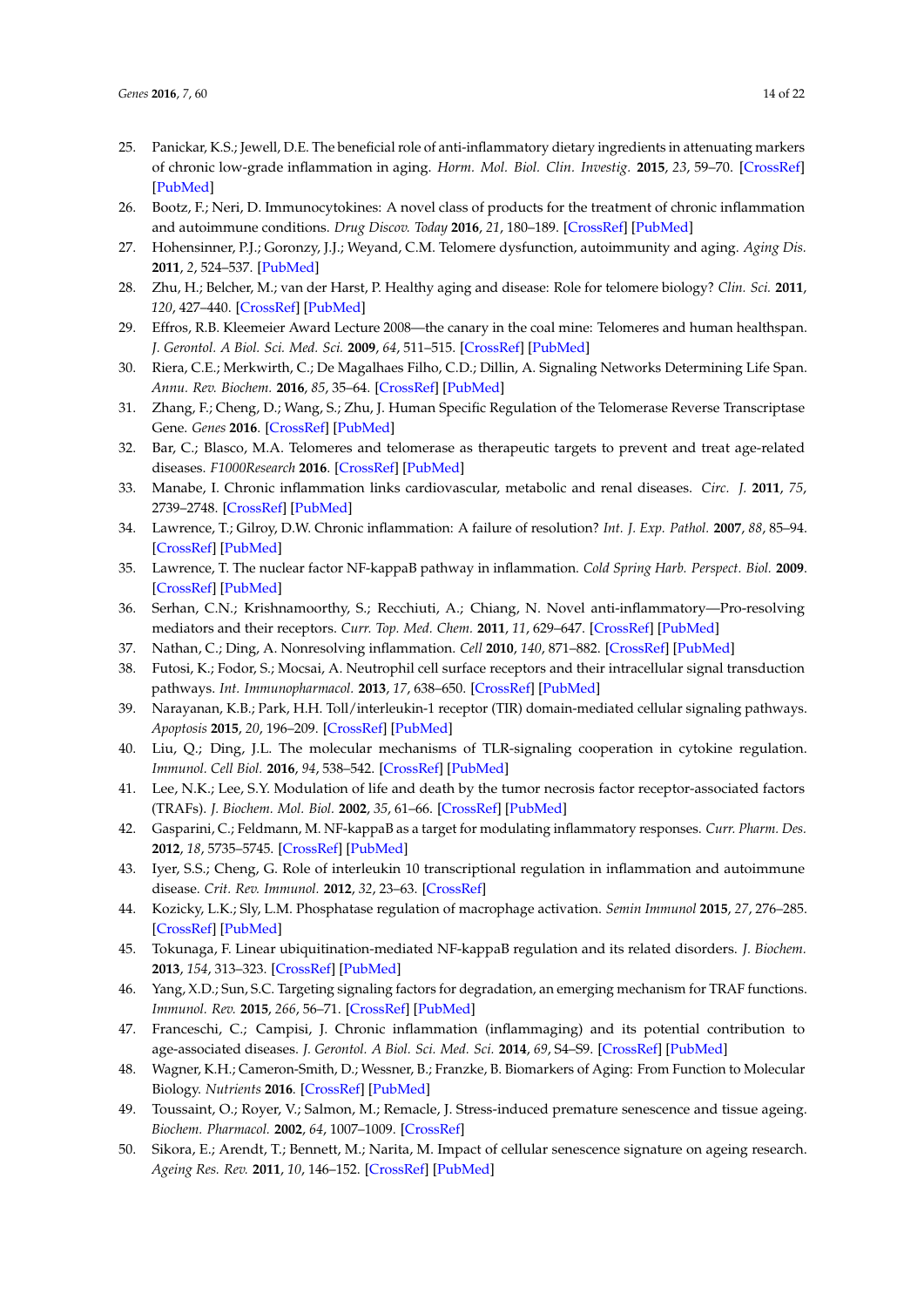- <span id="page-14-0"></span>51. Childs, B.G.; Durik, M.; Baker, D.J.; van Deursen, J.M. Cellular senescence in aging and age-related disease: From mechanisms to therapy. *Nat. Med.* **2015**, *21*, 1424–1435. [\[CrossRef\]](http://dx.doi.org/10.1038/nm.4000) [\[PubMed\]](http://www.ncbi.nlm.nih.gov/pubmed/26646499)
- <span id="page-14-1"></span>52. Sikora, E.; Bielak-Zmijewska, A.; Mosieniak, G. Cellular senescence in ageing, age-related disease and longevity. *Curr. Vasc. Pharmacol.* **2014**, *12*, 698–706. [\[CrossRef\]](http://dx.doi.org/10.2174/1570161111666131219094045) [\[PubMed\]](http://www.ncbi.nlm.nih.gov/pubmed/24350932)
- <span id="page-14-2"></span>53. Effros, R.B. Telomere/telomerase dynamics within the human immune system: Effect of chronic infection and stress. *Exp. Gerontol.* **2011**, *46*, 135–140. [\[CrossRef\]](http://dx.doi.org/10.1016/j.exger.2010.08.027) [\[PubMed\]](http://www.ncbi.nlm.nih.gov/pubmed/20833238)
- <span id="page-14-3"></span>54. Andrews, N.P.; Fujii, H.; Goronzy, J.J.; Weyand, C.M. Telomeres and immunological diseases of aging. *Gerontology* **2010**, *56*, 390–403. [\[CrossRef\]](http://dx.doi.org/10.1159/000268620) [\[PubMed\]](http://www.ncbi.nlm.nih.gov/pubmed/20016137)
- <span id="page-14-4"></span>55. Velarde, M.C.; Demaria, M.; Campisi, J. Senescent cells and their secretory phenotype as targets for cancer therapy. *Interdiscip. Top Gerontol.* **2013**, *38*, 17–27. [\[PubMed\]](http://www.ncbi.nlm.nih.gov/pubmed/23503512)
- <span id="page-14-5"></span>56. Salminen, A.; Kauppinen, A.; Kaarniranta, K. Emerging role of NF-kappaB signaling in the induction of senescence-associated secretory phenotype (SASP). *Cell Signal* **2012**, *24*, 835–845. [\[CrossRef\]](http://dx.doi.org/10.1016/j.cellsig.2011.12.006) [\[PubMed\]](http://www.ncbi.nlm.nih.gov/pubmed/22182507)
- <span id="page-14-6"></span>57. Ovadya, Y.; Krizhanovsky, V. Senescent cells: SASPected drivers of age-related pathologies. *Biogerontology* **2014**, *15*, 627–642. [\[CrossRef\]](http://dx.doi.org/10.1007/s10522-014-9529-9) [\[PubMed\]](http://www.ncbi.nlm.nih.gov/pubmed/25217383)
- <span id="page-14-7"></span>58. Lasry, A.; Ben-Neriah, Y. Senescence-associated inflammatory responses: Aging and cancer perspectives. *Trends Immunol.* **2015**, *36*, 217–228. [\[CrossRef\]](http://dx.doi.org/10.1016/j.it.2015.02.009) [\[PubMed\]](http://www.ncbi.nlm.nih.gov/pubmed/25801910)
- <span id="page-14-8"></span>59. Zhu, Y.; Armstrong, J.L.; Tchkonia, T.; Kirkland, J.L. Cellular senescence and the senescent secretory phenotype in age-related chronic diseases. *Curr. Opin. Clin. Nutr. Metab. Care* **2014**, *17*, 324–328. [\[CrossRef\]](http://dx.doi.org/10.1097/MCO.0000000000000065) [\[PubMed\]](http://www.ncbi.nlm.nih.gov/pubmed/24848532)
- <span id="page-14-9"></span>60. Aravinthan, A. Cellular senescence: A hitchhiker's guide. *Hum. Cell* **2015**, *28*, 51–64. [\[CrossRef\]](http://dx.doi.org/10.1007/s13577-015-0110-x)
- <span id="page-14-10"></span>61. Jurk, D.; Wilson, C.; Passos, J.F.; Oakley, F.; Correia-Melo, C.; Greaves, L.; Saretzki, G.; Fox, C.; Lawless, C.; Anderson, R.; et al. Chronic inflammation induces telomere dysfunction and accelerates ageing in mice. *Nat. Commun.* **2014**. [\[CrossRef\]](http://dx.doi.org/10.1038/ncomms5172) [\[PubMed\]](http://www.ncbi.nlm.nih.gov/pubmed/24960204)
- <span id="page-14-11"></span>62. Ghosh, A.S.; Tergaonkar, V. Telomeres and inflammation: Rap1 joins the ends? *Cell Cycle* **2010**, *9*, 3834–3835. [\[CrossRef\]](http://dx.doi.org/10.4161/cc.9.19.13383) [\[PubMed\]](http://www.ncbi.nlm.nih.gov/pubmed/20890110)
- <span id="page-14-12"></span>63. Correia-Melo, C.; Hewitt, G.; Passos, J.F. Telomeres, oxidative stress and inflammatory factors: Partners in cellular senescence? *Longev. Healthspan.* **2014**. [\[CrossRef\]](http://dx.doi.org/10.1186/2046-2395-3-1) [\[PubMed\]](http://www.ncbi.nlm.nih.gov/pubmed/24472138)
- <span id="page-14-13"></span>64. Rai, P. Oxidation in the nucleotide pool, the DNA damage response and cellular senescence: Defective bricks build a defective house. *Mutat. Res.* **2010**, *703*, 71–81. [\[CrossRef\]](http://dx.doi.org/10.1016/j.mrgentox.2010.07.010) [\[PubMed\]](http://www.ncbi.nlm.nih.gov/pubmed/20673809)
- <span id="page-14-14"></span>65. Sarkar, D.; Fisher, P.B. Molecular mechanisms of aging-associated inflammation. *Cancer Lett.* **2006**, *236*, 13–23. [\[CrossRef\]](http://dx.doi.org/10.1016/j.canlet.2005.04.009) [\[PubMed\]](http://www.ncbi.nlm.nih.gov/pubmed/15978720)
- <span id="page-14-15"></span>66. Fumagalli, M.; Rossiello, F.; Clerici, M.; Barozzi, S.; Cittaro, D.; Kaplunov, J.M.; Bucci, G.; Dobreva, M.; Matti, V.; Beausejour, C.M.; et al. Telomeric DNA damage is irreparable and causes persistent DNA-damage-response activation. *Nat. Cell Biol.* **2012**, *14*, 355–365. [\[CrossRef\]](http://dx.doi.org/10.1038/ncb2466) [\[PubMed\]](http://www.ncbi.nlm.nih.gov/pubmed/22426077)
- <span id="page-14-16"></span>67. Hewitt, G.; Jurk, D.; Marques, F.D.; Correia-Melo, C.; Hardy, T.; Gackowska, A.; Anderson, R.; Taschuk, M.; Mann, J.; Passos, J.F. Telomeres are favoured targets of a persistent DNA damage response in ageing and stress-induced senescence. *Nat. Commun.* **2012**. [\[CrossRef\]](http://dx.doi.org/10.1038/ncomms1708) [\[PubMed\]](http://www.ncbi.nlm.nih.gov/pubmed/22426229)
- <span id="page-14-17"></span>68. Friedrich, U.; Griese, E.; Schwab, M.; Fritz, P.; Thon, K.; Klotz, U. Telomere length in different tissues of elderly patients. *Mech. Ageing Dev.* **2000**, *119*, 89–99. [\[CrossRef\]](http://dx.doi.org/10.1016/S0047-6374(00)00173-1)
- <span id="page-14-18"></span>69. Bozinovski, S.; Anthony, D.; Vlahos, R. Targeting pro-resolution pathways to combat chronic inflammation in COPD. *J. Thorac. Dis.* **2014**, *6*, 1548–1556. [\[PubMed\]](http://www.ncbi.nlm.nih.gov/pubmed/25478196)
- <span id="page-14-19"></span>70. Wilson, M.S.; Wynn, T.A. Pulmonary fibrosis: Pathogenesis, etiology and regulation. *Mucosal Immunol.* **2009**, *2*, 103–121. [\[CrossRef\]](http://dx.doi.org/10.1038/mi.2008.85) [\[PubMed\]](http://www.ncbi.nlm.nih.gov/pubmed/19129758)
- <span id="page-14-20"></span>71. Mroz, R.M.; Noparlik, J.; Chyczewska, E.; Braszko, J.J.; Holownia, A. Molecular basis of chronic inflammation in lung diseases: New therapeutic approach. *J. Physiol. Pharmacol.* **2007**, *58*, 453–460. [\[PubMed\]](http://www.ncbi.nlm.nih.gov/pubmed/18204158)
- <span id="page-14-21"></span>72. Barnes, P.J. Inflammatory mechanisms in patients with chronic obstructive pulmonary disease. *J. Allergy Clin. Immunol.* **2016**, *138*, 16–27. [\[CrossRef\]](http://dx.doi.org/10.1016/j.jaci.2016.05.011)
- <span id="page-14-22"></span>73. Gansner, J.M.; Rosas, I.O. Telomeres in lung disease. *Transl. Res.* **2013**, *162*, 343–352. [\[CrossRef\]](http://dx.doi.org/10.1016/j.trsl.2013.04.001) [\[PubMed\]](http://www.ncbi.nlm.nih.gov/pubmed/23618685)
- 74. Albrecht, E.; Sillanpaa, E.; Karrasch, S.; Alves, A.C.; Codd, V.; Hovatta, I.; Buxton, J.L.; Nelson, C.P.; Broer, L.; Hagg, S.; et al. Telomere length in circulating leukocytes is associated with lung function and disease. *Eur. Respir. J.* **2014**, *43*, 983–992. [\[CrossRef\]](http://dx.doi.org/10.1183/09031936.00046213) [\[PubMed\]](http://www.ncbi.nlm.nih.gov/pubmed/24311771)
- <span id="page-14-23"></span>75. Adnot, S.; Amsellem, V.; Boyer, L.; Marcos, E.; Saker, M.; Houssaini, A.; Kebe, K.; Dagouassat, M.; Lipskaia, L.; Boczkowski, J. Telomere dysfunction and cell senescence in chronic lung diseases: Therapeutic potential. *Pharmacol. Ther.* **2015**, *153*, 125–134. [\[CrossRef\]](http://dx.doi.org/10.1016/j.pharmthera.2015.06.007) [\[PubMed\]](http://www.ncbi.nlm.nih.gov/pubmed/26096607)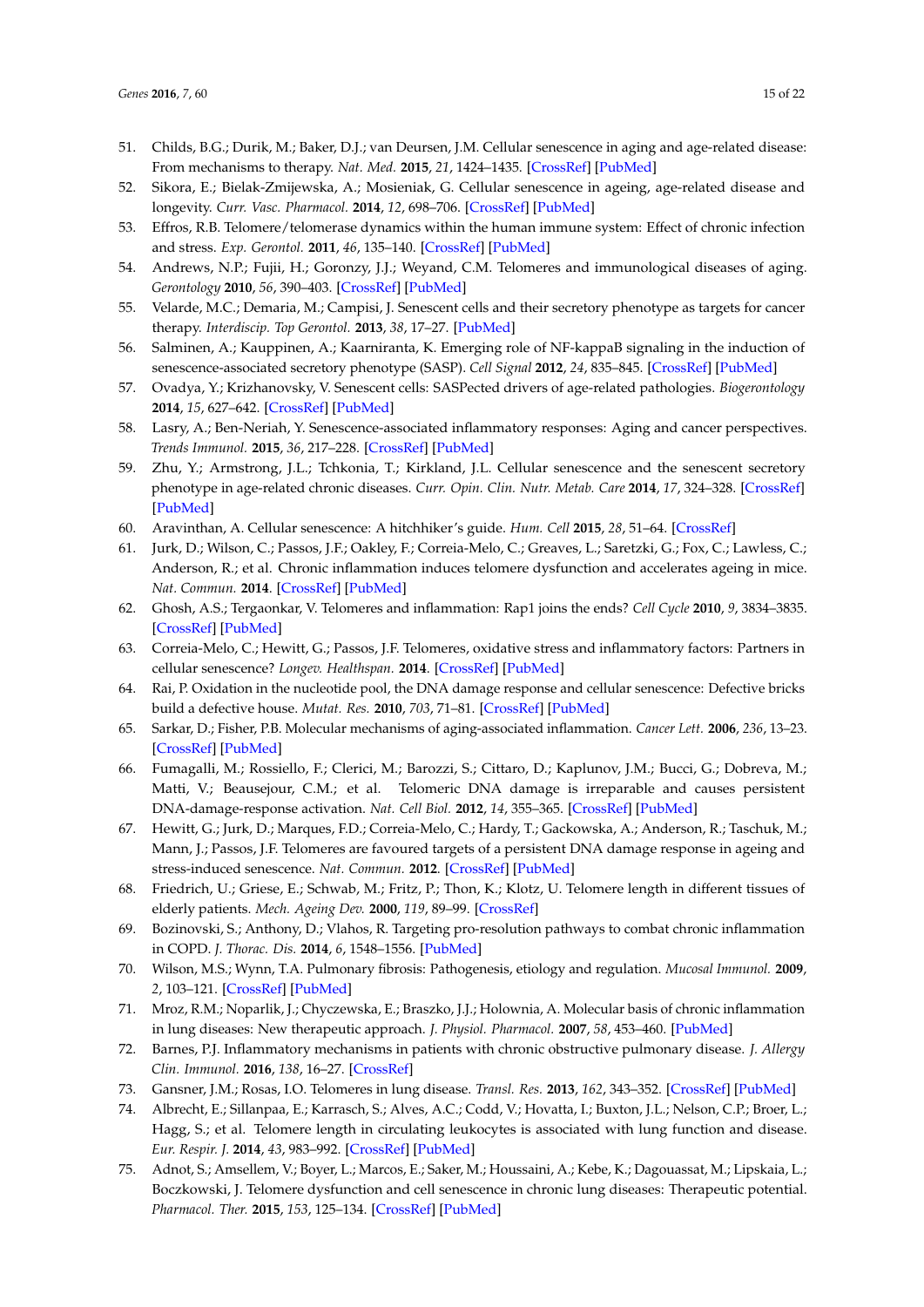- <span id="page-15-0"></span>76. Bozkus, F.; Guler, S.; Simsek, S. Serum telomerase levels and COPD exacerbations. *Respir. Care* **2016**, *61*, 359–365. [\[CrossRef\]](http://dx.doi.org/10.4187/respcare.04389) [\[PubMed\]](http://www.ncbi.nlm.nih.gov/pubmed/26759422)
- <span id="page-15-1"></span>77. Zhou, F.; Onizawa, S.; Nagai, A.; Aoshiba, K. Epithelial cell senescence impairs repair process and exacerbates inflammation after airway injury. *Respir. Res.* **2011**. [\[CrossRef\]](http://dx.doi.org/10.1186/1465-9921-12-78) [\[PubMed\]](http://www.ncbi.nlm.nih.gov/pubmed/21663649)
- <span id="page-15-2"></span>78. Amsellem, V.; Gary-Bobo, G.; Marcos, E.; Maitre, B.; Chaar, V.; Validire, P.; Stern, J.B.; Noureddine, H.; Sapin, E.; Rideau, D.; et al. Telomere dysfunction causes sustained inflammation in chronic obstructive pulmonary disease. *Am. J. Respir. Crit. Care Med.* **2011**, *184*, 1358–1366. [\[CrossRef\]](http://dx.doi.org/10.1164/rccm.201105-0802OC) [\[PubMed\]](http://www.ncbi.nlm.nih.gov/pubmed/21885626)
- <span id="page-15-3"></span>79. Stanley, S.E.; Chen, J.J.; Podlevsky, J.D.; Alder, J.K.; Hansel, N.N.; Mathias, R.A.; Qi, X.; Rafaels, N.M.; Wise, R.A.; Silverman, E.K.; et al. Telomerase mutations in smokers with severe emphysema. *J. Clin. Investig.* **2015**, *125*, 563–570. [\[CrossRef\]](http://dx.doi.org/10.1172/JCI78554) [\[PubMed\]](http://www.ncbi.nlm.nih.gov/pubmed/25562321)
- <span id="page-15-4"></span>80. Birch, J.; Anderson, R.K.; Correia-Melo, C.; Jurk, D.; Hewitt, G.; Marques, F.M.; Green, N.J.; Moisey, E.; Birrell, M.A.; Belvisi, M.G.; et al. DNA damage response at telomeres contributes to lung aging and chronic obstructive pulmonary disease. *Am. J. Physiol. Lung Cell Mol. Physiol.* **2015**, *309*, L1124–L1137. [\[PubMed\]](http://www.ncbi.nlm.nih.gov/pubmed/26386121)
- <span id="page-15-5"></span>81. Birch, J.; Victorelli, S.; Rahmatika, D.; Anderson, R.K.; Jiwa, K.; Moisey, E.; Ward, C.; Fisher, A.J.; Soyza, A.D.; Passos, J.F. Telomere dysfunction and senescence-associated pathways in bronchiectasis. *Am. J. Respir. Crit. Care Med.* **2016**, *193*, 929–932. [\[CrossRef\]](http://dx.doi.org/10.1164/rccm.201510-2035LE) [\[PubMed\]](http://www.ncbi.nlm.nih.gov/pubmed/27082536)
- <span id="page-15-6"></span>82. Povedano, J.M.; Martinez, P.; Flores, J.M.; Mulero, F.; Blasco, M.A. Mice with pulmonary fibrosis driven by telomere dysfunction. *Cell Rep.* **2015**, *12*, 286–299. [\[CrossRef\]](http://dx.doi.org/10.1016/j.celrep.2015.06.028) [\[PubMed\]](http://www.ncbi.nlm.nih.gov/pubmed/26146081)
- <span id="page-15-7"></span>83. Camelo, A.; Dunmore, R.; Sleeman, M.A.; Clarke, D.L. The epithelium in idiopathic pulmonary fibrosis: Breaking the barrier. *Front. Pharmacol.* **2014**. [\[CrossRef\]](http://dx.doi.org/10.3389/fphar.2013.00173) [\[PubMed\]](http://www.ncbi.nlm.nih.gov/pubmed/24454287)
- <span id="page-15-8"></span>84. Jin, H.L.; Dong, J.C. Pathogenesis of idiopathic pulmonary fibrosis: From initial apoptosis of epithelial cells to lung remodeling? *Chin. Med. J.* **2011**, *124*, 4330–4338. [\[PubMed\]](http://www.ncbi.nlm.nih.gov/pubmed/22340409)
- <span id="page-15-9"></span>85. Le Saux, C.J.; Davy, P.; Brampton, C.; Ahuja, S.S.; Fauce, S.; Shivshankar, P.; Nguyen, H.; Ramaseshan, M.; Tressler, R.; Pirot, Z.; et al. A novel telomerase activator suppresses lung damage in a murine model of idiopathic pulmonary fibrosis. *PLoS ONE* **2013**, *8*, e58423.
- <span id="page-15-10"></span>86. Armanios, M. Telomeres and age-related disease: How telomere biology informs clinical paradigms. *J. Clin. Investig.* **2013**, *123*, 996–1002. [\[CrossRef\]](http://dx.doi.org/10.1172/JCI66370) [\[PubMed\]](http://www.ncbi.nlm.nih.gov/pubmed/23454763)
- <span id="page-15-11"></span>87. Chen, R.; Zhang, K.; Chen, H.; Zhao, X.; Wang, J.; Li, L.; Cong, Y.; Ju, Z.; Xu, D.; Williams, B.R.; et al. Telomerase deficiency causes alveolar stem cell senescence-associated low-grade inflammation in lungs. *J. Biol. Chem.* **2015**, *290*, 30813–30829. [\[CrossRef\]](http://dx.doi.org/10.1074/jbc.M115.681619) [\[PubMed\]](http://www.ncbi.nlm.nih.gov/pubmed/26518879)
- <span id="page-15-12"></span>88. Lee, J.; Taneja, V.; Vassallo, R. Cigarette smoking and inflammation: Cellular and molecular mechanisms. *J. Dent. Res.* **2012**, *91*, 142–149. [\[CrossRef\]](http://dx.doi.org/10.1177/0022034511421200) [\[PubMed\]](http://www.ncbi.nlm.nih.gov/pubmed/21876032)
- <span id="page-15-13"></span>89. Verde, Z.; Reinoso-Barbero, L.; Chicharro, L.; Garatachea, N.; Resano, P.; Sanchez-Hernandez, I.; Rodriguez Gonzalez-Moro, J.M.; Bandres, F.; Santiago, C.; Gomez-Gallego, F. Effects of cigarette smoking and nicotine metabolite ratio on leukocyte telomere length. *Environ. Res.* **2015**, *140*, 488–494. [\[CrossRef\]](http://dx.doi.org/10.1016/j.envres.2015.05.008) [\[PubMed\]](http://www.ncbi.nlm.nih.gov/pubmed/25996625)
- <span id="page-15-14"></span>90. Muezzinler, A.; Mons, U.; Dieffenbach, A.K.; Butterbach, K.; Saum, K.U.; Schick, M.; Stammer, H.; Boukamp, P.; Holleczek, B.; Stegmaier, C.; et al. Smoking habits and leukocyte telomere length dynamics among older adults: Results from the ESTHER cohort. *Exp. Gerontol.* **2015**, *70*, 18–25. [\[CrossRef\]](http://dx.doi.org/10.1016/j.exger.2015.07.002) [\[PubMed\]](http://www.ncbi.nlm.nih.gov/pubmed/26255046)
- <span id="page-15-15"></span>91. Yim, H.W.; Slebos, R.J.; Randell, S.H.; Umbach, D.M.; Parsons, A.M.; Rivera, M.P.; Detterbeck, F.C.; Taylor, J.A. Smoking is associated with increased telomerase activity in short-term cultures of human bronchial epithelial cells. *Cancer Lett.* **2007**, *246*, 24–33. [\[CrossRef\]](http://dx.doi.org/10.1016/j.canlet.2006.01.023) [\[PubMed\]](http://www.ncbi.nlm.nih.gov/pubmed/16517060)
- <span id="page-15-16"></span>92. Brooks-Worrell, B.; Palmer, J.P. Immunology in the Clinic Review Series; focus on metabolic diseases: Development of islet autoimmune disease in type 2 diabetes patients: Potential sequelae of chronic inflammation. *Clin. Exp. Immunol.* **2012**, *167*, 40–46. [\[CrossRef\]](http://dx.doi.org/10.1111/j.1365-2249.2011.04501.x) [\[PubMed\]](http://www.ncbi.nlm.nih.gov/pubmed/22132883)
- <span id="page-15-17"></span>93. Itariu, B.K.; Stulnig, T.M. Autoimmune aspects of type 2 diabetes mellitus—A mini-review. *Gerontology* **2014**, *60*, 189–196. [\[CrossRef\]](http://dx.doi.org/10.1159/000356747) [\[PubMed\]](http://www.ncbi.nlm.nih.gov/pubmed/24457898)
- <span id="page-15-18"></span>94. Goldfine, A.B.; Fonseca, V.; Shoelson, S.E. Therapeutic approaches to target inflammation in type 2 diabetes. *Clin. Chem.* **2011**, *57*, 162–167. [\[CrossRef\]](http://dx.doi.org/10.1373/clinchem.2010.148833) [\[PubMed\]](http://www.ncbi.nlm.nih.gov/pubmed/21098138)
- <span id="page-15-19"></span>95. Liew, C.W.; Holman, A.; Kulkarni, R.N. The roles of telomeres and telomerase in beta-cell regeneration. *Diabetes Obes. Metab.* **2009**, *11*, 21–29. [\[CrossRef\]](http://dx.doi.org/10.1111/j.1463-1326.2009.01103.x) [\[PubMed\]](http://www.ncbi.nlm.nih.gov/pubmed/19817785)
- <span id="page-15-20"></span>96. Qi Nan, W.; Ling, Z.; Bing, C. The influence of the telomere-telomerase system on diabetes mellitus and its vascular complications. *Expert Opin. Ther. Targets* **2015**, *19*, 849–864. [\[CrossRef\]](http://dx.doi.org/10.1517/14728222.2015.1016500) [\[PubMed\]](http://www.ncbi.nlm.nih.gov/pubmed/25677239)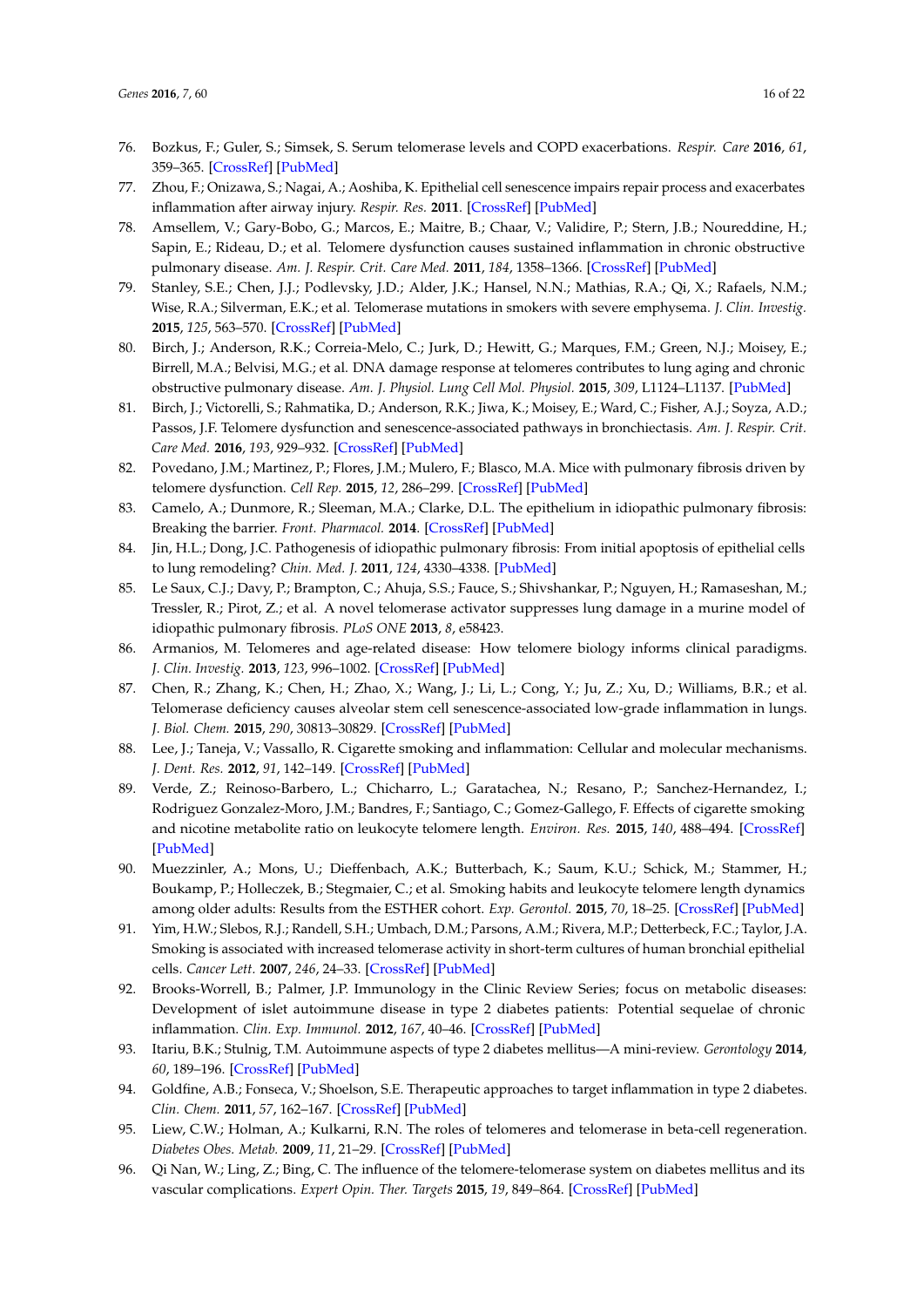- <span id="page-16-0"></span>97. Tamura, Y.; Takubo, K.; Aida, J.; Araki, A.; Ito, H. Telomere attrition and diabetes mellitus. *Geriatr. Gerontol. Int.* **2016**, *16*, 66–74. [\[CrossRef\]](http://dx.doi.org/10.1111/ggi.12738) [\[PubMed\]](http://www.ncbi.nlm.nih.gov/pubmed/27018285)
- <span id="page-16-1"></span>98. Kuhlow, D.; Florian, S.; von Figura, G.; Weimer, S.; Schulz, N.; Petzke, K.J.; Zarse, K.; Pfeiffer, A.F.; Rudolph, K.L.; Ristow, M. Telomerase deficiency impairs glucose metabolism and insulin secretion. *Aging* **2010**, *2*, 650–658. [\[CrossRef\]](http://dx.doi.org/10.18632/aging.100200) [\[PubMed\]](http://www.ncbi.nlm.nih.gov/pubmed/20876939)
- <span id="page-16-2"></span>99. Mulder, H. Is shortening of telomeres the missing link between aging and the Type 2 Diabetes epidemic? *Aging* **2010**, *2*, 634–636. [\[CrossRef\]](http://dx.doi.org/10.18632/aging.100224) [\[PubMed\]](http://www.ncbi.nlm.nih.gov/pubmed/21076183)
- <span id="page-16-3"></span>100. Sun, X.; Han, F.; Yi, J.; Hou, N.; Cao, Z. The effect of telomerase activity on vascular smooth muscle cell proliferation in type 2 diabetes in vivo and in vitro. *Mol. Med. Rep.* **2013**, *7*, 1636–1640. [\[CrossRef\]](http://dx.doi.org/10.3892/mmr.2013.1350)
- <span id="page-16-4"></span>101. Ma, D.; Zhu, W.; Hu, S.; Yu, X.; Yang, Y. Association between oxidative stress and telomere length in Type 1 and Type 2 diabetic patients. *J. Endocrinol. Invest.* **2013**, *36*, 1032–1037. [\[PubMed\]](http://www.ncbi.nlm.nih.gov/pubmed/23873360)
- <span id="page-16-5"></span>102. Astrup, A.S.; Tarnow, L.; Jorsal, A.; Lajer, M.; Nzietchueng, R.; Benetos, A.; Rossing, P.; Parving, H.H. Telomere length predicts all-cause mortality in patients with type 1 diabetes. *Diabetologia* **2010**, *53*, 45–48. [\[CrossRef\]](http://dx.doi.org/10.1007/s00125-009-1542-1)
- <span id="page-16-6"></span>103. Zhou, Y.; Ning, Z.; Lee, Y.; Hambly, B.D.; McLachlan, C.S. Shortened leukocyte telomere length in type 2 diabetes mellitus: Genetic polymorphisms in mitochondrial uncoupling proteins and telomeric pathways. *Clin. Transl. Med.* **2016**. [\[CrossRef\]](http://dx.doi.org/10.1186/s40169-016-0089-2) [\[PubMed\]](http://www.ncbi.nlm.nih.gov/pubmed/26951191)
- <span id="page-16-7"></span>104. Chizzolini, C.; Dayer, J.M.; Miossec, P. Cytokines in chronic rheumatic diseases: Is everything lack of homeostatic balance? *Arthritis Res. Ther.* **2009**. [\[CrossRef\]](http://dx.doi.org/10.1186/ar2767) [\[PubMed\]](http://www.ncbi.nlm.nih.gov/pubmed/19849823)
- <span id="page-16-8"></span>105. Kunz, M.; Ibrahim, S.M. Cytokines and cytokine profiles in human autoimmune diseases and animal models of autoimmunity. *Mediators Inflamm.* **2009**. [\[CrossRef\]](http://dx.doi.org/10.1155/2009/979258) [\[PubMed\]](http://www.ncbi.nlm.nih.gov/pubmed/19884985)
- <span id="page-16-9"></span>106. Santegoets, K.C.; van Bon, L.; van den Berg, W.B.; Wenink, M.H.; Radstake, T.R. Toll-like receptors in rheumatic diseases: Are we paying a high price for our defense against bugs? *FEBS Lett.* **2011**, *585*, 3660–3666. [\[CrossRef\]](http://dx.doi.org/10.1016/j.febslet.2011.04.028) [\[PubMed\]](http://www.ncbi.nlm.nih.gov/pubmed/21513712)
- <span id="page-16-10"></span>107. Steer, S.E.; Williams, F.M.; Kato, B.; Gardner, J.P.; Norman, P.J.; Hall, M.A.; Kimura, M.; Vaughan, R.; Aviv, A.; Spector, T.D. Reduced telomere length in rheumatoid arthritis is independent of disease activity and duration. *Ann. Rheum. Dis.* **2007**, *66*, 476–480. [\[CrossRef\]](http://dx.doi.org/10.1136/ard.2006.059188) [\[PubMed\]](http://www.ncbi.nlm.nih.gov/pubmed/17114192)
- <span id="page-16-13"></span>108. Fujii, H.; Shao, L.; Colmegna, I.; Goronzy, J.J.; Weyand, C.M. Telomerase insufficiency in rheumatoid arthritis. *Proc. Natl. Acad. Sci. USA* **2009**, *106*, 4360–4365. [\[CrossRef\]](http://dx.doi.org/10.1073/pnas.0811332106) [\[PubMed\]](http://www.ncbi.nlm.nih.gov/pubmed/19255426)
- <span id="page-16-11"></span>109. Colmegna, I.; Diaz-Borjon, A.; Fujii, H.; Schaefer, L.; Goronzy, J.J.; Weyand, C.M. Defective proliferative capacity and accelerated telomeric loss of hematopoietic progenitor cells in rheumatoid arthritis. *Arthritis Rheum.* **2008**, *58*, 990–1000. [\[CrossRef\]](http://dx.doi.org/10.1002/art.23287) [\[PubMed\]](http://www.ncbi.nlm.nih.gov/pubmed/18383391)
- <span id="page-16-12"></span>110. Dehbi, A.Z.; Radstake, T.R.; Broen, J.C. Accelerated telomere shortening in rheumatic diseases: Cause or consequence? *Expert Rev. Clin. Immunol.* **2013**, *9*, 1193–1204. [\[CrossRef\]](http://dx.doi.org/10.1586/1744666X.2013.850031) [\[PubMed\]](http://www.ncbi.nlm.nih.gov/pubmed/24215409)
- <span id="page-16-14"></span>111. Georgin-Lavialle, S.; Aouba, A.; Mouthon, L.; Londono-Vallejo, J.A.; Lepelletier, Y.; Gabet, A.S.; Hermine, O. The telomere/telomerase system in autoimmune and systemic immune-mediated diseases. *Autoimmun. Rev.* **2010**, *9*, 646–651. [\[CrossRef\]](http://dx.doi.org/10.1016/j.autrev.2010.04.004) [\[PubMed\]](http://www.ncbi.nlm.nih.gov/pubmed/20435169)
- <span id="page-16-15"></span>112. Fessler, J.; Raicht, A.; Husic, R.; Ficjan, A.; Duftner, C.; Schwinger, W.; Dejaco, C.; Schirmer, M. Premature senescence of T-cell subsets in axial spondyloarthritis. *Ann. Rheum. Dis.* **2016**, *75*, 748–754. [\[CrossRef\]](http://dx.doi.org/10.1136/annrheumdis-2014-206119) [\[PubMed\]](http://www.ncbi.nlm.nih.gov/pubmed/25688074)
- <span id="page-16-16"></span>113. Montoya-Ortiz, G. Immunosenescence, aging, and systemic lupus erythematous. *Autoimmune Dis.* **2013**. [\[CrossRef\]](http://dx.doi.org/10.1155/2013/267078) [\[PubMed\]](http://www.ncbi.nlm.nih.gov/pubmed/24260712)
- <span id="page-16-18"></span>114. Wu, C.H.; Hsieh, S.C.; Li, K.J.; Lu, M.C.; Yu, C.L. Premature telomere shortening in polymorphonuclear neutrophils from patients with systemic lupus erythematosus is related to the lupus disease activity. *Lupus* **2007**, *16*, 265–272. [\[CrossRef\]](http://dx.doi.org/10.1177/0961203307077155) [\[PubMed\]](http://www.ncbi.nlm.nih.gov/pubmed/17439933)
- <span id="page-16-17"></span>115. Haque, S.; Rakieh, C.; Marriage, F.; Ho, P.; Gorodkin, R.; Teh, L.S.; Snowden, N.; Day, P.J.; Bruce, I.N. Shortened telomere length in patients with systemic lupus erythematosus. *Arthritis Rheum.* **2013**, *65*, 1319–1323. [\[CrossRef\]](http://dx.doi.org/10.1002/art.37895) [\[PubMed\]](http://www.ncbi.nlm.nih.gov/pubmed/23400670)
- <span id="page-16-19"></span>116. Hoffecker, B.M.; Raffield, L.M.; Kamen, D.L.; Nowling, T.K. Systemic lupus erythematosus and vitamin D deficiency are associated with shorter telomere length among African Americans: A case-control study. *PLoS ONE* **2013**, *8*, e63725. [\[CrossRef\]](http://dx.doi.org/10.1371/journal.pone.0063725) [\[PubMed\]](http://www.ncbi.nlm.nih.gov/pubmed/23700431)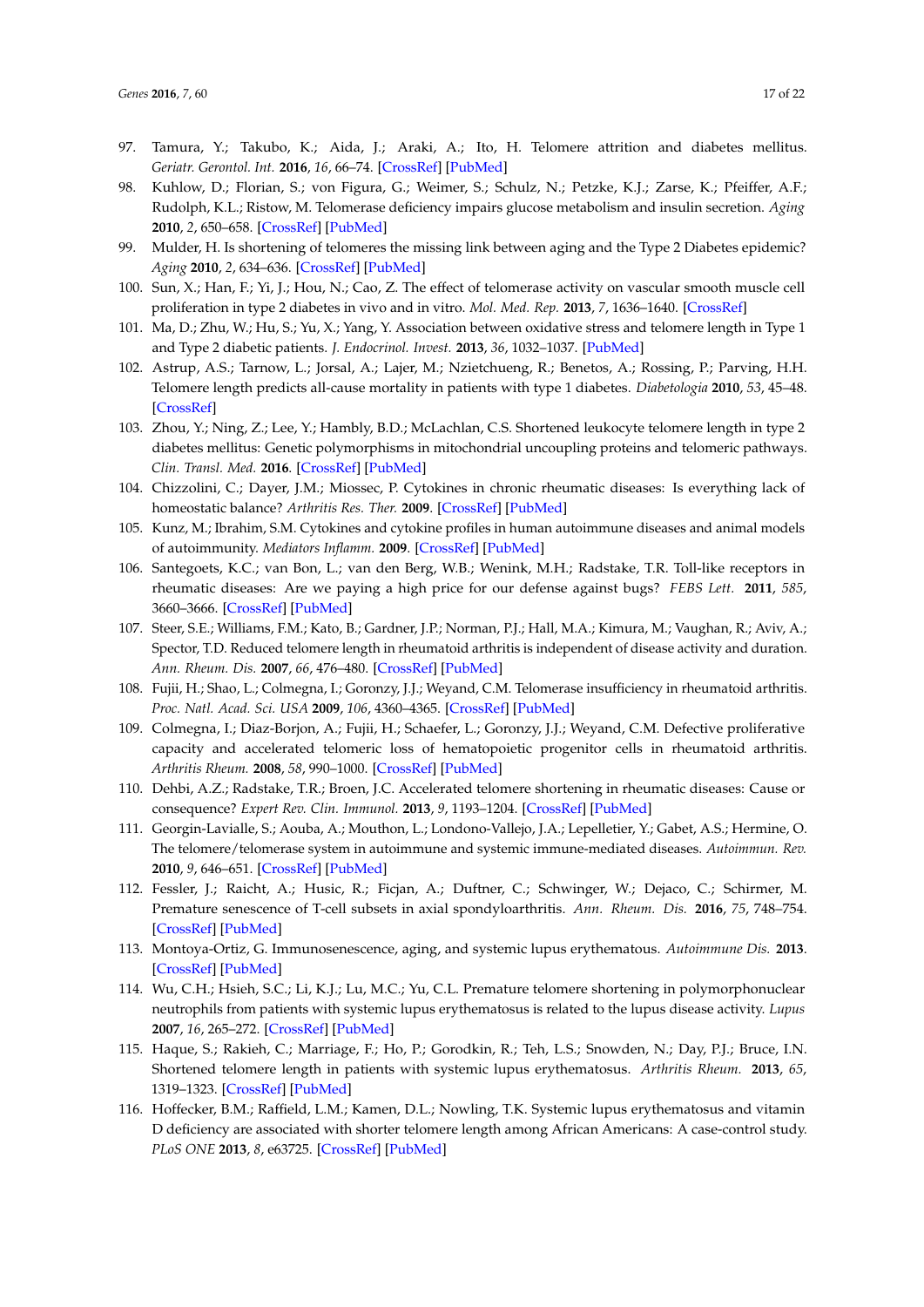- <span id="page-17-0"></span>117. Kurosaka, D.; Yasuda, J.; Yoshida, K.; Yoneda, A.; Yasuda, C.; Kingetsu, I.; Toyokawa, Y.; Yokoyama, T.; Saito, S.; Yamada, A. Abnormal telomerase activity and telomere length in T and B cells from patients with systemic lupus erythematosus. *J. Rheumatol.* **2006**, *33*, 1102–1107. [\[PubMed\]](http://www.ncbi.nlm.nih.gov/pubmed/16755657)
- 118. Kurosaka, D.; Yasuda, J.; Yoshida, K.; Yokoyama, T.; Ozawa, Y.; Obayashi, Y.; Kingetsu, I.; Saito, S.; Yamada, A. Telomerase activity and telomere length of peripheral blood mononuclear cells in SLE patients. *Lupus* **2003**, *12*, 591–599. [\[CrossRef\]](http://dx.doi.org/10.1191/0961203303lu426oa) [\[PubMed\]](http://www.ncbi.nlm.nih.gov/pubmed/12945717)
- <span id="page-17-1"></span>119. Klapper, W.; Moosig, F.; Sotnikova, A.; Qian, W.; Schroder, J.O.; Parwaresch, R. Telomerase activity in B and T lymphocytes of patients with systemic lupus erythematosus. *Ann. Rheum. Dis.* **2004**, *63*, 1681–1683. [\[CrossRef\]](http://dx.doi.org/10.1136/ard.2003.016022) [\[PubMed\]](http://www.ncbi.nlm.nih.gov/pubmed/15547095)
- <span id="page-17-2"></span>120. Zhou, J.G.; Qing, Y.F.; Yang, Q.B.; Xie, W.G.; Zhao, M.C. Changes in the expression of telomere maintenance genes might play a role in the pathogenesis of systemic lupus erythematosus. *Lupus* **2011**, *20*, 820–828. [\[CrossRef\]](http://dx.doi.org/10.1177/0961203310397964) [\[PubMed\]](http://www.ncbi.nlm.nih.gov/pubmed/21693493)
- <span id="page-17-3"></span>121. Wu, K.; Higashi, N.; Hansen, E.R.; Lund, M.; Bang, K.; Thestrup-Pedersen, K. Telomerase activity is increased and telomere length shortened in T cells from blood of patients with atopic dermatitis and psoriasis. *J. Immunol.* **2000**, *165*, 4742–4747. [\[CrossRef\]](http://dx.doi.org/10.4049/jimmunol.165.8.4742) [\[PubMed\]](http://www.ncbi.nlm.nih.gov/pubmed/11035119)
- <span id="page-17-4"></span>122. Liu, X.; Lin, J.; Wang, L.; Zhang, Z.; Hou, S.; Yang, G. Telomerase activity in peripheral blood mononuclear cells of psoriatic patients correlates with disease severity. *Br. J. Dermatol.* **2008**, *158*, 637–639. [\[CrossRef\]](http://dx.doi.org/10.1111/j.1365-2133.2007.08377.x) [\[PubMed\]](http://www.ncbi.nlm.nih.gov/pubmed/18076701)
- <span id="page-17-5"></span>123. Coussens, E.; Grine, L.; Bostoen, J.; Mielants, H.; Lambert, J. Analysis of telomere length as predictive marker in psoriasis for comorbidities. *Exp. Dermatol.* **2016**, *25*, 388–390. [\[CrossRef\]](http://dx.doi.org/10.1111/exd.12959) [\[PubMed\]](http://www.ncbi.nlm.nih.gov/pubmed/26835596)
- <span id="page-17-6"></span>124. Guan, J.Z.; Guan, W.P.; Maeda, T.; Guoqing, X.; GuangZhi, W.; Makino, N. Patients with multiple sclerosis show increased oxidative stress markers and somatic telomere length shortening. *Mol. Cell Biochem.* **2015**, *400*, 183–187. [\[CrossRef\]](http://dx.doi.org/10.1007/s11010-014-2274-1) [\[PubMed\]](http://www.ncbi.nlm.nih.gov/pubmed/25424527)
- <span id="page-17-7"></span>125. Tamayo, M.; Mosquera, A.; Rego, J.I.; Fernandez-Sueiro, J.L.; Blanco, F.J.; Fernandez, J.L. Differing patterns of peripheral blood leukocyte telomere length in rheumatologic diseases. *Mutat. Res.* **2010**, *683*, 68–73. [\[CrossRef\]](http://dx.doi.org/10.1016/j.mrfmmm.2009.10.010) [\[PubMed\]](http://www.ncbi.nlm.nih.gov/pubmed/19879280)
- <span id="page-17-8"></span>126. Silverstein, D.M. Inflammation in chronic kidney disease: Role in the progression of renal and cardiovascular disease. *Pediatr. Nephrol.* **2009**, *24*, 1445–1452. [\[CrossRef\]](http://dx.doi.org/10.1007/s00467-008-1046-0) [\[PubMed\]](http://www.ncbi.nlm.nih.gov/pubmed/19083024)
- <span id="page-17-9"></span>127. Akchurin, O.M.; Kaskel, F. Update on inflammation in chronic kidney disease. *Blood Purif.* **2015**, *39*, 84–92. [\[CrossRef\]](http://dx.doi.org/10.1159/000368940) [\[PubMed\]](http://www.ncbi.nlm.nih.gov/pubmed/25662331)
- <span id="page-17-10"></span>128. Miyamoto, T.; Carrero, J.J.; Stenvinkel, P. Inflammation as a risk factor and target for therapy in chronic kidney disease. *Curr. Opin. Nephrol. Hypertens.* **2011**, *20*, 662–668. [\[CrossRef\]](http://dx.doi.org/10.1097/MNH.0b013e32834ad504) [\[PubMed\]](http://www.ncbi.nlm.nih.gov/pubmed/21825982)
- <span id="page-17-11"></span>129. Imig, J.D.; Ryan, M.J. Immune and inflammatory role in renal disease. *Compr. Physiol.* **2013**, *3*, 957–976. [\[PubMed\]](http://www.ncbi.nlm.nih.gov/pubmed/23720336)
- <span id="page-17-12"></span>130. Kordinas, V.; Tsirpanlis, G.; Nicolaou, C.; Zoga, M.; Ioannidis, A.; Ioannidou, V.; Bersimis, S.; Petrihou, C.; Savva, L.; Legakis, N.J.; et al. Is there a connection between inflammation, telomerase activity and the transcriptional status of telomerase reverse transcriptase in renal failure? *Cell Mol. Biol. Lett.* **2015**, *20*, 222–236. [\[CrossRef\]](http://dx.doi.org/10.1515/cmble-2015-0016) [\[PubMed\]](http://www.ncbi.nlm.nih.gov/pubmed/26204404)
- <span id="page-17-13"></span>131. Tsirpanlis, G.; Chatzipanagiotou, S.; Boufidou, F.; Kordinas, V.; Alevyzaki, F.; Zoga, M.; Kyritsis, I.; Stamatelou, K.; Triantafyllis, G.; Nicolaou, C. Telomerase activity is decreased in peripheral blood mononuclear cells of hemodialysis patients. *Am. J. Nephrol.* **2006**, *26*, 91–96. [\[CrossRef\]](http://dx.doi.org/10.1159/000092031) [\[PubMed\]](http://www.ncbi.nlm.nih.gov/pubmed/16543712)
- <span id="page-17-14"></span>132. Wills, L.P.; Schnellmann, R.G. Telomeres and telomerase in renal health. *J. Am. Soc. Nephrol.* **2011**, *22*, 39–41. [\[CrossRef\]](http://dx.doi.org/10.1681/ASN.2010060662) [\[PubMed\]](http://www.ncbi.nlm.nih.gov/pubmed/21209253)
- <span id="page-17-15"></span>133. Raschenberger, J.; Kollerits, B.; Titze, S.; Kottgen, A.; Barthlein, B.; Ekici, A.B.; Forer, L.; Schonherr, S.; Weissensteiner, H.; Haun, M.; et al. Do telomeres have a higher plasticity than thought? Results from the German Chronic Kidney Disease (GCKD) study as a high-risk population. *Exp. Gerontol.* **2015**, *72*, 162–166. [\[CrossRef\]](http://dx.doi.org/10.1016/j.exger.2015.09.019) [\[PubMed\]](http://www.ncbi.nlm.nih.gov/pubmed/26423240)
- <span id="page-17-16"></span>134. Stefanidis, I.; Voliotis, G.; Papanikolaou, V.; Chronopoulou, I.; Eleftheriadis, T.; Kowald, A.; Zintzaras, E.; Tsezou, A. Telomere Length in Peripheral Blood Mononuclear Cells of Patients on Chronic Hemodialysis Is Related With Telomerase Activity and Treatment Duration. *Artif. Organs.* **2015**, *39*, 756–764. [\[CrossRef\]](http://dx.doi.org/10.1111/aor.12453) [\[PubMed\]](http://www.ncbi.nlm.nih.gov/pubmed/25894013)
- <span id="page-17-17"></span>135. Raschenberger, J.; Kollerits, B.; Ritchie, J.; Lane, B.; Kalra, P.A.; Ritz, E.; Kronenberg, F. Association of relative telomere length with progression of chronic kidney disease in two cohorts: Effect modification by smoking and diabetes. *Sci. Rep.* **2015**. [\[CrossRef\]](http://dx.doi.org/10.1038/srep11887) [\[PubMed\]](http://www.ncbi.nlm.nih.gov/pubmed/26149682)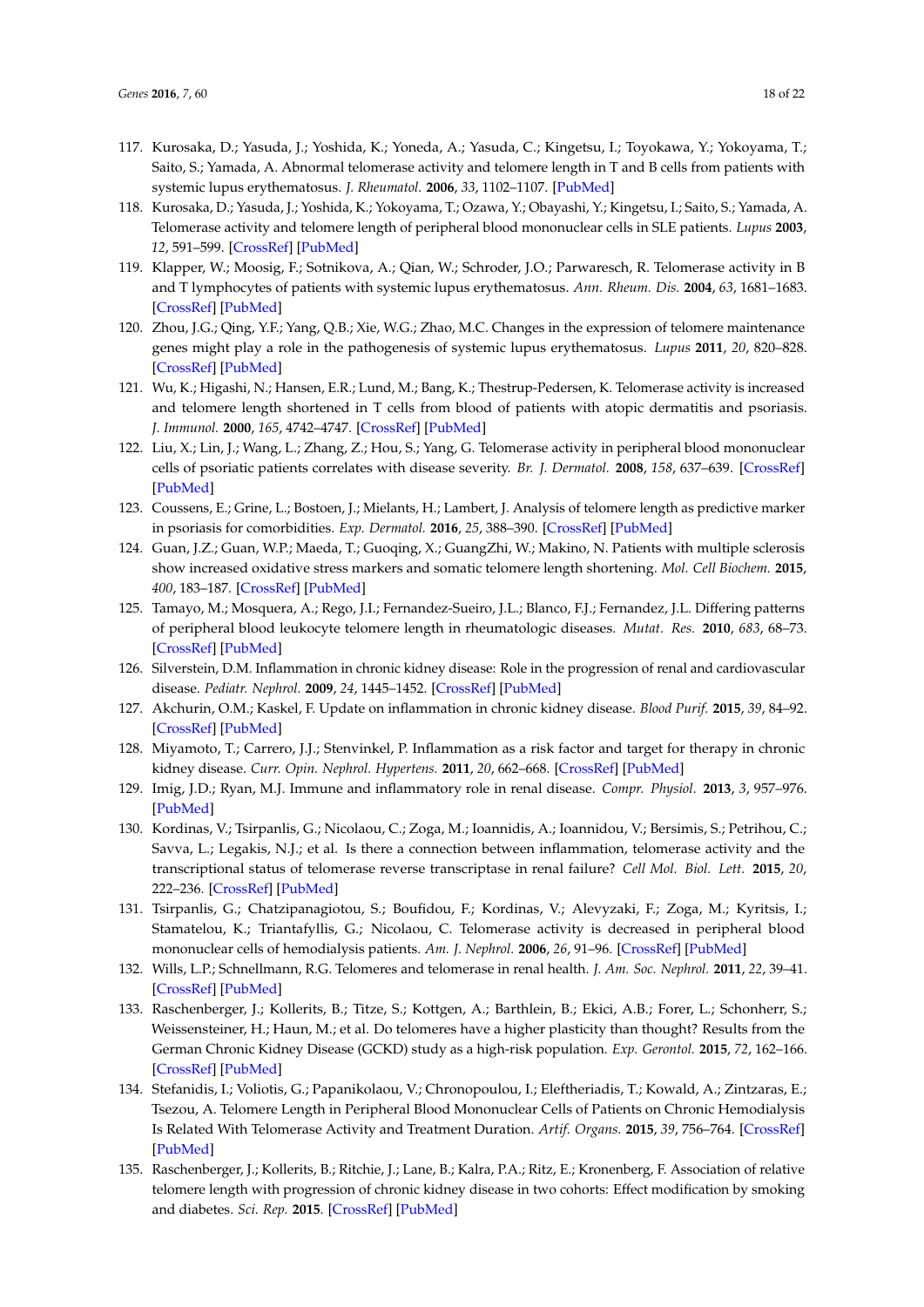- <span id="page-18-0"></span>136. Westhoff, J.H.; Schildhorn, C.; Jacobi, C.; Homme, M.; Hartner, A.; Braun, H.; Kryzer, C.; Wang, C.; von Zglinicki, T.; Kranzlin, B.; Gretz, N.; Melk, A. Telomere shortening reduces regenerative capacity after acute kidney injury. *J. Am. Soc. Nephrol.* **2010**, *21*, 327–336. [\[CrossRef\]](http://dx.doi.org/10.1681/ASN.2009010072) [\[PubMed\]](http://www.ncbi.nlm.nih.gov/pubmed/19959722)
- <span id="page-18-1"></span>137. De Vusser, K.; Pieters, N.; Janssen, B.; Lerut, E.; Kuypers, D.; Jochmans, I.; Monbaliu, D.; Pirenne, J.; Nawrot, T.; Naesens, M. Telomere length, cardiovascular risk and arteriosclerosis in human kidneys: An observational cohort study. *Aging* **2015**, *7*, 766–775. [\[CrossRef\]](http://dx.doi.org/10.18632/aging.100814) [\[PubMed\]](http://www.ncbi.nlm.nih.gov/pubmed/26539975)
- <span id="page-18-2"></span>138. Robinson, J.G.; Leon, A.S. The prevention of cardiovascular disease. Emphasis on secondary prevention. *Med. Clin. North. Am.* **1994**, *78*, 69–98. [\[CrossRef\]](http://dx.doi.org/10.1016/S0025-7125(16)30177-8)
- <span id="page-18-3"></span>139. Ketelhuth, D.F.; Hansson, G.K. Modulation of autoimmunity and atherosclerosis—Common targets and promising translational approaches against disease. *Circ. J.* **2015**, *79*, 924–933. [\[CrossRef\]](http://dx.doi.org/10.1253/circj.CJ-15-0167) [\[PubMed\]](http://www.ncbi.nlm.nih.gov/pubmed/25766275)
- <span id="page-18-4"></span>140. Frostegard, J. Immunity, atherosclerosis and cardiovascular disease. *BMC Med.* **2013**. [\[CrossRef\]](http://dx.doi.org/10.1186/1741-7015-11-117)
- <span id="page-18-5"></span>141. Matsuura, E.; Atzeni, F.; Sarzi-Puttini, P.; Turiel, M.; Lopez, L.R.; Nurmohamed, M.T. Is atherosclerosis an autoimmune disease? *BMC Med.* **2014**. [\[CrossRef\]](http://dx.doi.org/10.1186/1741-7015-12-47) [\[PubMed\]](http://www.ncbi.nlm.nih.gov/pubmed/24642015)
- <span id="page-18-6"></span>142. Castellon, X.; Bogdanova, V. Chronic Inflammatory Diseases and Endothelial Dysfunction. *Aging Dis.* **2016**, *7*, 81–89. [\[CrossRef\]](http://dx.doi.org/10.14336/AD.2015.0803) [\[PubMed\]](http://www.ncbi.nlm.nih.gov/pubmed/26815098)
- <span id="page-18-7"></span>143. Hofmann, U.; Frantz, S. How can we cure a heart "in flame"? A translational view on inflammation in heart failure. *Basic Res. Cardiol.* **2013**. [\[CrossRef\]](http://dx.doi.org/10.1007/s00395-013-0356-y) [\[PubMed\]](http://www.ncbi.nlm.nih.gov/pubmed/23740214)
- <span id="page-18-8"></span>144. Serrano, A.L.; Andres, V. Telomeres and cardiovascular disease: Does size matter? *Circ. Res.* **2004**, *94*, 575–584. [\[CrossRef\]](http://dx.doi.org/10.1161/01.RES.0000122141.18795.9C) [\[PubMed\]](http://www.ncbi.nlm.nih.gov/pubmed/15031270)
- <span id="page-18-9"></span>145. Voghel, G.; Thorin-Trescases, N.; Farhat, N.; Nguyen, A.; Villeneuve, L.; Mamarbachi, A.M.; Fortier, A.; Perrault, L.P.; Carrier, M.; Thorin, E. Cellular senescence in endothelial cells from atherosclerotic patients is accelerated by oxidative stress associated with cardiovascular risk factors. *Mech. Ageing Dev.* **2007**, *128*, 662–671. [\[CrossRef\]](http://dx.doi.org/10.1016/j.mad.2007.09.006) [\[PubMed\]](http://www.ncbi.nlm.nih.gov/pubmed/18022214)
- <span id="page-18-10"></span>146. Fuster, J.J.; Andres, V. Telomere biology and cardiovascular disease. *Circ. Res.* **2006**, *99*, 1167–1180. [\[CrossRef\]](http://dx.doi.org/10.1161/01.RES.0000251281.00845.18) [\[PubMed\]](http://www.ncbi.nlm.nih.gov/pubmed/17122447)
- <span id="page-18-11"></span>147. Bekaert, S.; de Meyer, T.; Rietzschel, E.R.; de Buyzere, M.L.; de Bacquer, D.; Langlois, M.; Segers, P.; Cooman, L.; Van Damme, P.; Cassiman, P.; et al. Telomere length and cardiovascular risk factors in a middle-aged population free of overt cardiovascular disease. *Aging Cell* **2007**, *6*, 639–647. [\[CrossRef\]](http://dx.doi.org/10.1111/j.1474-9726.2007.00321.x) [\[PubMed\]](http://www.ncbi.nlm.nih.gov/pubmed/17874998)
- <span id="page-18-12"></span>148. Gizard, F.; Heywood, E.B.; Findeisen, H.M.; Zhao, Y.; Jones, K.L.; Cudejko, C.; Post, G.R.; Staels, B.; Bruemmer, D. Telomerase activation in atherosclerosis and induction of telomerase reverse transcriptase expression by inflammatory stimuli in macrophages. *Arterioscler Thromb. Vasc. Biol.* **2011**, *31*, 245–252. [\[CrossRef\]](http://dx.doi.org/10.1161/ATVBAHA.110.219808) [\[PubMed\]](http://www.ncbi.nlm.nih.gov/pubmed/21106948)
- <span id="page-18-13"></span>149. Calvert, P.A.; Liew, T.V.; Gorenne, I.; Clarke, M.; Costopoulos, C.; Obaid, D.R.; O'Sullivan, M.; Shapiro, L.M.; McNab, D.C.; Densem, C.G.; et al. Leukocyte telomere length is associated with high-risk plaques on virtual histology intravascular ultrasound and increased proinflammatory activity. *Arterioscler Thromb. Vasc. Biol.* **2011**, *31*, 2157–2164. [\[CrossRef\]](http://dx.doi.org/10.1161/ATVBAHA.111.229237) [\[PubMed\]](http://www.ncbi.nlm.nih.gov/pubmed/21680897)
- <span id="page-18-14"></span>150. Slavich, G.M.; Irwin, M.R. From stress to inflammation and major depressive disorder: A social signal transduction theory of depression. *Psychol. Bull.* **2014**, *140*, 774–815. [\[CrossRef\]](http://dx.doi.org/10.1037/a0035302)
- <span id="page-18-18"></span>151. Lindqvist, D.; Epel, E.S.; Mellon, S.H.; Penninx, B.W.; Revesz, D.; Verhoeven, J.E.; Reus, V.I.; Lin, J.; Mahan, L.; Hough, C.M.; et al. Psychiatric disorders and leukocyte telomere length: Underlying mechanisms linking mental illness with cellular aging. *Neurosci. Biobehav. Rev.* **2015**, *55*, 333–364. [\[CrossRef\]](http://dx.doi.org/10.1016/j.neubiorev.2015.05.007) [\[PubMed\]](http://www.ncbi.nlm.nih.gov/pubmed/25999120)
- <span id="page-18-17"></span>152. Muneer, A. Bipolar Disorder: Role of Inflammation and the Development of Disease Biomarkers. *Psychiatry Investig.* **2016**, *13*, 18–33. [\[CrossRef\]](http://dx.doi.org/10.4306/pi.2016.13.1.18) [\[PubMed\]](http://www.ncbi.nlm.nih.gov/pubmed/26766943)
- <span id="page-18-15"></span>153. Muller, N.; Weidinger, E.; Leitner, B.; Schwarz, M.J. The role of inflammation in schizophrenia. *Front. Neurosci.* **2015**. [\[CrossRef\]](http://dx.doi.org/10.3389/fnins.2015.00372) [\[PubMed\]](http://www.ncbi.nlm.nih.gov/pubmed/26539073)
- <span id="page-18-16"></span>154. Hughes, M.M.; Connor, T.J.; Harkin, A. Stress-related immune markers in depression: Implications for treatment. *Int. J. Neuropsychopharmacol.* **2016**. [\[CrossRef\]](http://dx.doi.org/10.1093/ijnp/pyw001) [\[PubMed\]](http://www.ncbi.nlm.nih.gov/pubmed/26775294)
- <span id="page-18-19"></span>155. Verhoeven, J.E.; Revesz, D.; Epel, E.S.; Lin, J.; Wolkowitz, O.M.; Penninx, B.W. Major depressive disorder and accelerated cellular aging: Results from a large psychiatric cohort study. *Mol. Psychiatry* **2014**, *19*, 895–901. [\[CrossRef\]](http://dx.doi.org/10.1038/mp.2013.151) [\[PubMed\]](http://www.ncbi.nlm.nih.gov/pubmed/24217256)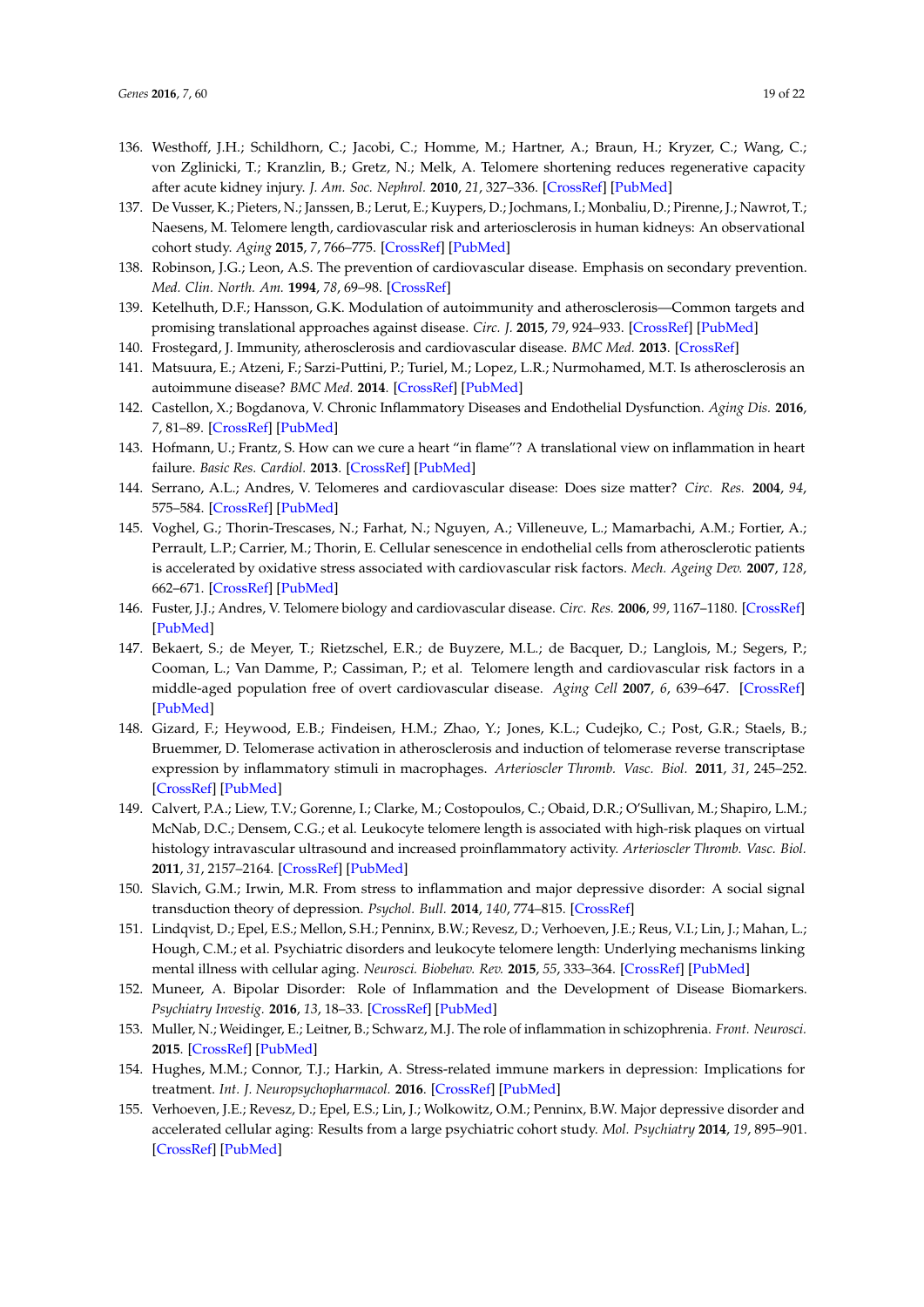- <span id="page-19-0"></span>156. Deng, W.; Cheung, S.T.; Tsao, S.W.; Wang, X.M.; Tiwari, A.F. Telomerase activity and its association with psychological stress, mental disorders, lifestyle factors and interventions: A systematic review. *Psychoneuroendocrinology* **2016**, *64*, 150–163. [\[CrossRef\]](http://dx.doi.org/10.1016/j.psyneuen.2015.11.017) [\[PubMed\]](http://www.ncbi.nlm.nih.gov/pubmed/26677763)
- <span id="page-19-1"></span>157. Wolkowitz, O.M.; Mellon, S.H.; Epel, E.S.; Lin, J.; Dhabhar, F.S.; Su, Y.; Reus, V.I.; Rosser, R.; Burke, H.M.; Kupferman, E.; et al. Leukocyte telomere length in major depression: Correlations with chronicity, inflammation and oxidative stress–preliminary findings. *PLoS ONE* **2011**, *6*, e17837. [\[CrossRef\]](http://dx.doi.org/10.1371/journal.pone.0017837) [\[PubMed\]](http://www.ncbi.nlm.nih.gov/pubmed/21448457)
- <span id="page-19-2"></span>158. Kiecolt-Glaser, J.K.; Gouin, J.P.; Weng, N.P.; Malarkey, W.B.; Beversdorf, D.Q.; Glaser, R. Childhood adversity heightens the impact of later-life caregiving stress on telomere length and inflammation. *Psychosom. Med.* **2011**, *73*, 16–22. [\[CrossRef\]](http://dx.doi.org/10.1097/PSY.0b013e31820573b6) [\[PubMed\]](http://www.ncbi.nlm.nih.gov/pubmed/21148804)
- <span id="page-19-3"></span>159. Boccardi, V.; Pelini, L.; Ercolani, S.; Ruggiero, C.; Mecocci, P. From cellular senescence to Alzheimer's disease: The role of telomere shortening. *Ageing Res. Rev.* **2015**, *22*, 1–8. [\[CrossRef\]](http://dx.doi.org/10.1016/j.arr.2015.04.003) [\[PubMed\]](http://www.ncbi.nlm.nih.gov/pubmed/25896211)
- <span id="page-19-4"></span>160. Lukens, J.N.; Van Deerlin, V.; Clark, C.M.; Xie, S.X.; Johnson, F.B. Comparisons of telomere lengths in peripheral blood and cerebellum in Alzheimer's disease. *Alzheimers Dement.* **2009**, *5*, 463–469. [\[CrossRef\]](http://dx.doi.org/10.1016/j.jalz.2009.05.666) [\[PubMed\]](http://www.ncbi.nlm.nih.gov/pubmed/19896585)
- <span id="page-19-5"></span>161. Spilsbury, A.; Miwa, S.; Attems, J.; Saretzki, G. The role of telomerase protein TERT in Alzheimer's disease and in tau-related pathology in vitro. *J. Neurosci.* **2015**, *35*, 1659–1674. [\[CrossRef\]](http://dx.doi.org/10.1523/JNEUROSCI.2925-14.2015) [\[PubMed\]](http://www.ncbi.nlm.nih.gov/pubmed/25632141)
- <span id="page-19-6"></span>162. Gonzalez-Giraldo, Y.; Forero, D.A.; Echeverria, V.; Gonzalez, J.; Avila-Rodriguez, M.; Garcia-Segura, L.M.; Barreto, G.E. Neuroprotective effects of the catalytic subunit of telomerase: A potential therapeutic target in the central nervous system. *Ageing Res. Rev.* **2016**, *28*, 37–45. [\[CrossRef\]](http://dx.doi.org/10.1016/j.arr.2016.04.004) [\[PubMed\]](http://www.ncbi.nlm.nih.gov/pubmed/27095058)
- <span id="page-19-7"></span>163. Eerola, J.; Kananen, L.; Manninen, K.; Hellstrom, O.; Tienari, P.J.; Hovatta, I. No evidence for shorter leukocyte telomere length in Parkinson's disease patients. *J. Gerontol. A Biol. Sci. Med. Sci.* **2010**, *65*, 1181–1184. [\[CrossRef\]](http://dx.doi.org/10.1093/gerona/glq125) [\[PubMed\]](http://www.ncbi.nlm.nih.gov/pubmed/20639300)
- <span id="page-19-8"></span>164. Eitan, E.; Hutchison, E.R.; Mattson, M.P. Telomere shortening in neurological disorders: An abundance of unanswered questions. *Trends Neurosci.* **2014**, *37*, 256–263. [\[CrossRef\]](http://dx.doi.org/10.1016/j.tins.2014.02.010) [\[PubMed\]](http://www.ncbi.nlm.nih.gov/pubmed/24698125)
- <span id="page-19-9"></span>165. Forero, D.A.; Gonzalez-Giraldo, Y.; Lopez-Quintero, C.; Castro-Vega, L.J.; Barreto, G.E.; Perry, G. Telomere length in Parkinson's disease: A meta-analysis. *Exp. Gerontol.* **2016**, *75*, 53–55. [\[CrossRef\]](http://dx.doi.org/10.1016/j.exger.2016.01.002) [\[PubMed\]](http://www.ncbi.nlm.nih.gov/pubmed/26772888)
- <span id="page-19-10"></span>166. Schurks, M.; Buring, J.; Dushkes, R.; Gaziano, J.M.; Zee, R.Y.; Kurth, T. Telomere length and Parkinson's disease in men: A nested case-control study. *Eur. J. Neurol.* **2014**, *21*, 93–99. [\[CrossRef\]](http://dx.doi.org/10.1111/ene.12252) [\[PubMed\]](http://www.ncbi.nlm.nih.gov/pubmed/24010387)
- <span id="page-19-11"></span>167. Watfa, G.; Dragonas, C.; Brosche, T.; Dittrich, R.; Sieber, C.C.; Alecu, C.; Benetos, A.; Nzietchueng, R. Study of telomere length and different markers of oxidative stress in patients with Parkinson's disease. *J. Nutr. Health Aging* **2011**, *15*, 277–281. [\[CrossRef\]](http://dx.doi.org/10.1007/s12603-010-0275-7) [\[PubMed\]](http://www.ncbi.nlm.nih.gov/pubmed/21437559)
- <span id="page-19-12"></span>168. Franzese, O.; Adamo, R.; Pollicita, M.; Comandini, A.; Laudisi, A.; Perno, C.F.; Aquaro, S.; Bonmassar, E. Telomerase activity, hTERT expression, and phosphorylation are downregulated in CD4(+) T lymphocytes infected with human immunodeficiency virus type 1 (HIV-1). *J. Med. Virol.* **2007**, *79*, 639–646. [\[CrossRef\]](http://dx.doi.org/10.1002/jmv.20855) [\[PubMed\]](http://www.ncbi.nlm.nih.gov/pubmed/17387751)
- <span id="page-19-15"></span>169. Chou, J.P.; Ramirez, C.M.; Wu, J.E.; Effros, R.B. Accelerated aging in HIV/AIDS: Novel biomarkers of senescent human CD8<sup>+</sup> T cells. *PLoS ONE* **2013**, *8*, e64702. [\[CrossRef\]](http://dx.doi.org/10.1371/journal.pone.0064702) [\[PubMed\]](http://www.ncbi.nlm.nih.gov/pubmed/23717651)
- <span id="page-19-14"></span>170. Fitzpatrick, M.E.; Singh, V.; Bertolet, M.; Lucht, L.; Kessinger, C.; Michel, J.; Logar, A.; Weinman, R.; McMahon, D.; Norris, K.A.; et al. Relationships of pulmonary function, inflammation, and T-cell activation and senescence in an HIV-infected cohort. *AIDS* **2014**, *28*, 2505–2515. [\[CrossRef\]](http://dx.doi.org/10.1097/QAD.0000000000000471) [\[PubMed\]](http://www.ncbi.nlm.nih.gov/pubmed/25574956)
- <span id="page-19-13"></span>171. Williams, K.; Seiss, K.; Beamon, J.; Pereyra, F.; Rosenberg, E.S.; Walker, B.D.; Yu, X.G.; Lichterfeld, M. Epigenetic regulation of telomerase expression in HIV-1-specific CD8<sup>+</sup> T cells. *AIDS* **2010**, *24*, 1964–1966. [\[CrossRef\]](http://dx.doi.org/10.1097/QAD.0b013e32833c7170) [\[PubMed\]](http://www.ncbi.nlm.nih.gov/pubmed/20588158)
- <span id="page-19-16"></span>172. Torres, R.A.; Lewis, W. Aging and HIV/AIDS: Pathogenetic role of therapeutic side effects. *Lab. Investig.* **2014**, *94*, 120–128. [\[CrossRef\]](http://dx.doi.org/10.1038/labinvest.2013.142) [\[PubMed\]](http://www.ncbi.nlm.nih.gov/pubmed/24336070)
- <span id="page-19-17"></span>173. Cote, H.C.; Soudeyns, H.; Thorne, A.; Alimenti, A.; Lamarre, V.; Maan, E.J.; Sattha, B.; Singer, J.; Lapointe, N.; Money, D.M.; et al. Leukocyte telomere length in HIV-infected and HIV-exposed uninfected children: Shorter telomeres with uncontrolled HIV viremia. *PLoS ONE* **2012**, *7*, e39266. [\[CrossRef\]](http://dx.doi.org/10.1371/journal.pone.0039266) [\[PubMed\]](http://www.ncbi.nlm.nih.gov/pubmed/22815702)
- 174. Lichterfeld, M.; Mou, D.; Cung, T.D.; Williams, K.L.; Waring, M.T.; Huang, J.; Pereyra, F.; Trocha, A.; Freeman, G.J.; Rosenberg, E.S.; et al. Telomerase activity of HIV-1-specific CD8<sup>+</sup> T cells: Constitutive up-regulation in controllers and selective increase by blockade of PD ligand 1 in progressors. *Blood* **2008**, *112*, 3679–3687. [\[CrossRef\]](http://dx.doi.org/10.1182/blood-2008-01-135442) [\[PubMed\]](http://www.ncbi.nlm.nih.gov/pubmed/18728248)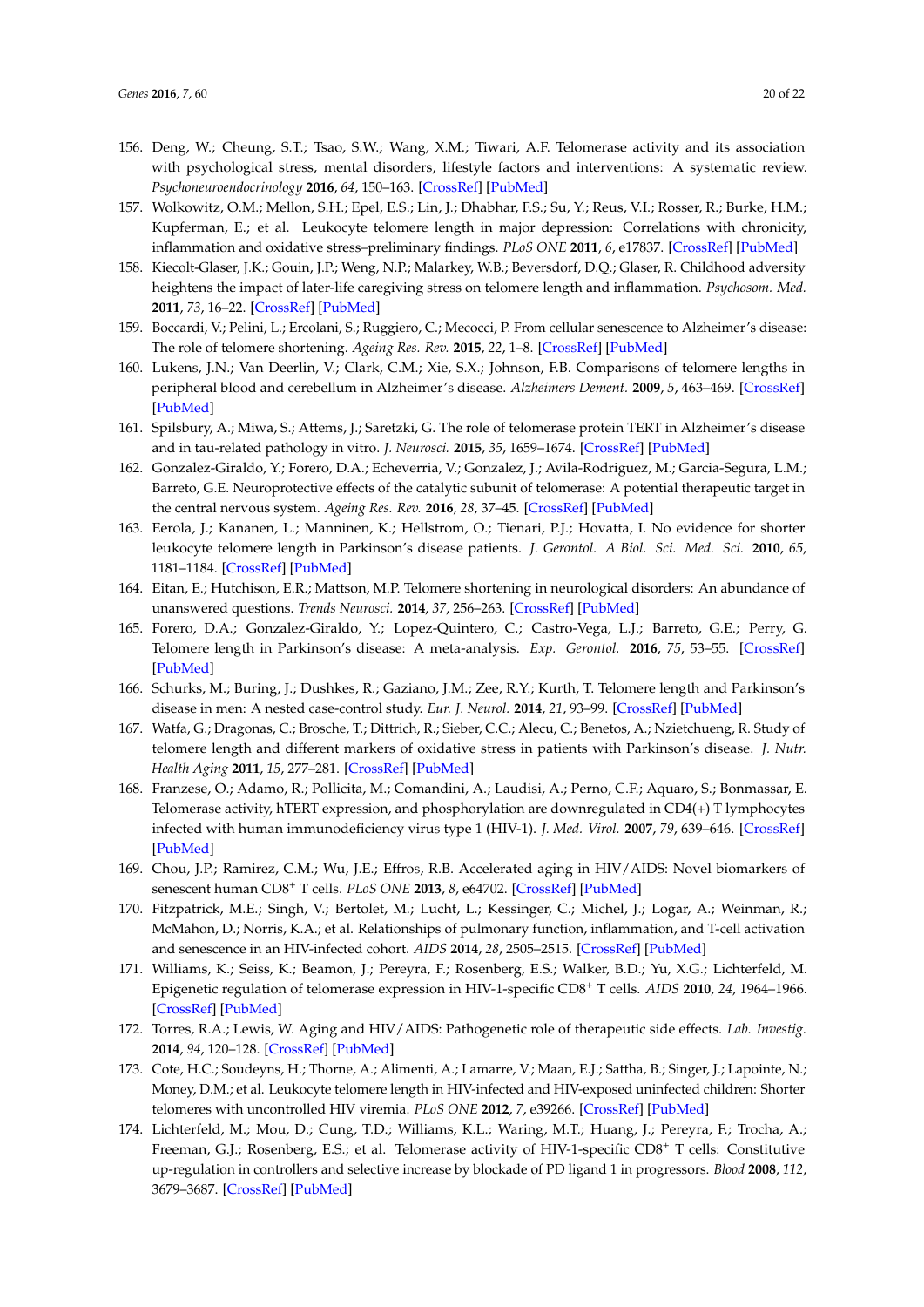- <span id="page-20-0"></span>175. Reynoso, R.; Laufer, N.; Bolcic, F.; Quarleri, J. Telomerase activity in peripheral blood mononuclear cells from HIV and HIV-HCV coinfected patients. *Virus Res.* **2010**, *147*, 284–287. [\[CrossRef\]](http://dx.doi.org/10.1016/j.virusres.2009.11.006) [\[PubMed\]](http://www.ncbi.nlm.nih.gov/pubmed/19932142)
- <span id="page-20-1"></span>176. Bollmann, F.M. Telomerase inhibition may contribute to accelerated mitochondrial aging induced by anti-retroviral HIV treatment. *Med. Hypotheses* **2013**, *81*, 285–287. [\[CrossRef\]](http://dx.doi.org/10.1016/j.mehy.2013.04.028) [\[PubMed\]](http://www.ncbi.nlm.nih.gov/pubmed/23679995)
- <span id="page-20-2"></span>177. Leeansyah, E.; Cameron, P.U.; Solomon, A.; Tennakoon, S.; Velayudham, P.; Gouillou, M.; Spelman, T.; Hearps, A.; Fairley, C.; Smit de, V.; et al. Inhibition of telomerase activity by human immunodeficiency virus (HIV) nucleos(t)ide reverse transcriptase inhibitors: A potential factor contributing to HIV-associated accelerated aging. *J. Infect. Dis.* **2013**, *207*, 1157–1165. [\[CrossRef\]](http://dx.doi.org/10.1093/infdis/jit006) [\[PubMed\]](http://www.ncbi.nlm.nih.gov/pubmed/23303810)
- <span id="page-20-3"></span>178. Fan, X.G.; Huang, Y.; Tang, F.Q.; Yi, H. Telomerase activity of peripheral blood lymphocytes in patients with chronic hepatitis B. *Immunol. Lett.* **2000**, *73*, 7–11. [\[CrossRef\]](http://dx.doi.org/10.1016/S0165-2478(00)00187-5)
- <span id="page-20-4"></span>179. Biron-Shental, T.; Amiel, A.; Anchidin, R.; Sharony, R.; Hadary, R.; Kitay-Cohen, Y. Telomere length and telomerase reverse transcriptase mRNA expression in patients with hepatitis C. *Hepatogastroenterology* **2013**, *60*, 1713–1716. [\[PubMed\]](http://www.ncbi.nlm.nih.gov/pubmed/24634940)
- <span id="page-20-5"></span>180. Dowd, J.B.; Bosch, J.A.; Steptoe, A.; Blackburn, E.H.; Lin, J.; Rees-Clayton, E.; Aiello, A.E. Cytomegalovirus is associated with reduced telomerase activity in the Whitehall II cohort. *Exp. Gerontol.* **2013**, *48*, 385–390. [\[CrossRef\]](http://dx.doi.org/10.1016/j.exger.2013.01.016) [\[PubMed\]](http://www.ncbi.nlm.nih.gov/pubmed/23403382)
- <span id="page-20-6"></span>181. Samba-Louaka, A.; Stavru, F.; Cossart, P. Role for telomerase in Listeria monocytogenes infection. *Infect. Immun.* **2012**, *80*, 4257–4263. [\[CrossRef\]](http://dx.doi.org/10.1128/IAI.00614-12) [\[PubMed\]](http://www.ncbi.nlm.nih.gov/pubmed/23006849)
- <span id="page-20-7"></span>182. Bellon, M.; Nicot, C. Regulation of telomerase and telomeres: Human tumor viruses take control. *J. Natl. Cancer Inst.* **2008**, *100*, 98–108. [\[CrossRef\]](http://dx.doi.org/10.1093/jnci/djm269) [\[PubMed\]](http://www.ncbi.nlm.nih.gov/pubmed/18182620)
- <span id="page-20-8"></span>183. Daubenmier, J.; Lin, J.; Blackburn, E.; Hecht, F.M.; Kristeller, J.; Maninger, N.; Kuwata, M.; Bacchetti, P.; Havel, P.J.; Epel, E. Changes in stress, eating, and metabolic factors are related to changes in telomerase activity in a randomized mindfulness intervention pilot study. *Psychoneuroendocrinology* **2012**, *37*, 917–928. [\[CrossRef\]](http://dx.doi.org/10.1016/j.psyneuen.2011.10.008) [\[PubMed\]](http://www.ncbi.nlm.nih.gov/pubmed/22169588)
- <span id="page-20-9"></span>184. Shalev, I.; Entringer, S.; Wadhwa, P.D.; Wolkowitz, O.M.; Puterman, E.; Lin, J.; Epel, E.S. Stress and telomere biology: A lifespan perspective. *Psychoneuroendocrinology* **2013**, *38*, 1835–1842. [\[CrossRef\]](http://dx.doi.org/10.1016/j.psyneuen.2013.03.010) [\[PubMed\]](http://www.ncbi.nlm.nih.gov/pubmed/23639252)
- <span id="page-20-10"></span>185. Crous-Bou, M.; Fung, T.T.; Prescott, J.; Julin, B.; Du, M.; Sun, Q.; Rexrode, K.M.; Hu, F.B.; de Vivo, I. Mediterranean diet and telomere length in Nurses' Health Study: Population based cohort study. *BMJ* **2014**. [\[CrossRef\]](http://dx.doi.org/10.1136/bmj.g6674) [\[PubMed\]](http://www.ncbi.nlm.nih.gov/pubmed/25467028)
- <span id="page-20-11"></span>186. Boccardi, V.; Esposito, A.; Rizzo, M.R.; Marfella, R.; Barbieri, M.; Paolisso, G. Mediterranean diet, telomere maintenance and health status among elderly. *PLoS ONE* **2013**, *8*, e62781. [\[CrossRef\]](http://dx.doi.org/10.1371/journal.pone.0062781) [\[PubMed\]](http://www.ncbi.nlm.nih.gov/pubmed/23646142)
- <span id="page-20-12"></span>187. Carulli, L.; Anzivino, C.; Baldelli, E.; Zenobii, M.F.; Rocchi, M.B.; Bertolotti, M. Telomere length elongation after weight loss intervention in obese adults. *Mol. Genet. Metab.* **2016**, *118*, 138–142. [\[CrossRef\]](http://dx.doi.org/10.1016/j.ymgme.2016.04.003) [\[PubMed\]](http://www.ncbi.nlm.nih.gov/pubmed/27157420)
- <span id="page-20-13"></span>188. Pavanello, S.; Hoxha, M.; Dioni, L.; Bertazzi, P.A.; Snenghi, R.; Nalesso, A.; Ferrara, S.D.; Montisci, M.; Baccarelli, A. Shortened telomeres in individuals with abuse in alcohol consumption. *Int. J. Cancer* **2011**, *129*, 983–992. [\[CrossRef\]](http://dx.doi.org/10.1002/ijc.25999) [\[PubMed\]](http://www.ncbi.nlm.nih.gov/pubmed/21351086)
- <span id="page-20-14"></span>189. Aida, J.; Yokoyama, A.; Izumiyama, N.; Nakamura, K.; Ishikawa, N.; Poon, S.S.; Fujiwara, M.; Sawabe, M.; Matsuura, M.; Arai, T.; et al. Alcoholics show reduced telomere length in the oesophagus. *J. Pathol.* **2011**, *223*, 410–416. [\[CrossRef\]](http://dx.doi.org/10.1002/path.2817) [\[PubMed\]](http://www.ncbi.nlm.nih.gov/pubmed/21171086)
- <span id="page-20-15"></span>190. Gonzalez-Reimers, E.; Santolaria-Fernandez, F.; Martin-Gonzalez, M.C.; Fernandez-Rodriguez, C.M.; Quintero-Platt, G. Alcoholism: A systemic proinflammatory condition. *World J. Gastroenterol.* **2014**, *20*, 14660–14671. [\[CrossRef\]](http://dx.doi.org/10.3748/wjg.v20.i40.14660) [\[PubMed\]](http://www.ncbi.nlm.nih.gov/pubmed/25356029)
- <span id="page-20-16"></span>191. Invernizzi, P.; Bernuzzi, F.; Lleo, A.; Pozzoli, V.; Bignotto, M.; Zermiani, P.; Crosignani, A.; Battezzati, P.M.; Zuin, M.; Podda, M.; et al. Telomere dysfunction in peripheral blood mononuclear cells from patients with primary biliary cirrhosis. *Dig. Liver Dis.* **2014**, *46*, 363–368. [\[CrossRef\]](http://dx.doi.org/10.1016/j.dld.2013.11.008) [\[PubMed\]](http://www.ncbi.nlm.nih.gov/pubmed/24378524)
- <span id="page-20-17"></span>192. Risques, R.A.; Lai, L.A.; Brentnall, T.A.; Li, L.; Feng, Z.; Gallaher, J.; Mandelson, M.T.; Potter, J.D.; Bronner, M.P.; Rabinovitch, P.S. Ulcerative colitis is a disease of accelerated colon aging: Evidence from telomere attrition and DNA damage. *Gastroenterology* **2008**, *135*, 410–418. [\[CrossRef\]](http://dx.doi.org/10.1053/j.gastro.2008.04.008) [\[PubMed\]](http://www.ncbi.nlm.nih.gov/pubmed/18519043)
- <span id="page-20-18"></span>193. Steffens, J.P.; Masi, S.; D'Aiuto, F.; Spolidorio, L.C. Telomere length and its relationship with chronic diseases—New perspectives for periodontal research. *Arch. Oral. Biol.* **2013**, *58*, 111–117. [\[CrossRef\]](http://dx.doi.org/10.1016/j.archoralbio.2012.09.009) [\[PubMed\]](http://www.ncbi.nlm.nih.gov/pubmed/23201158)